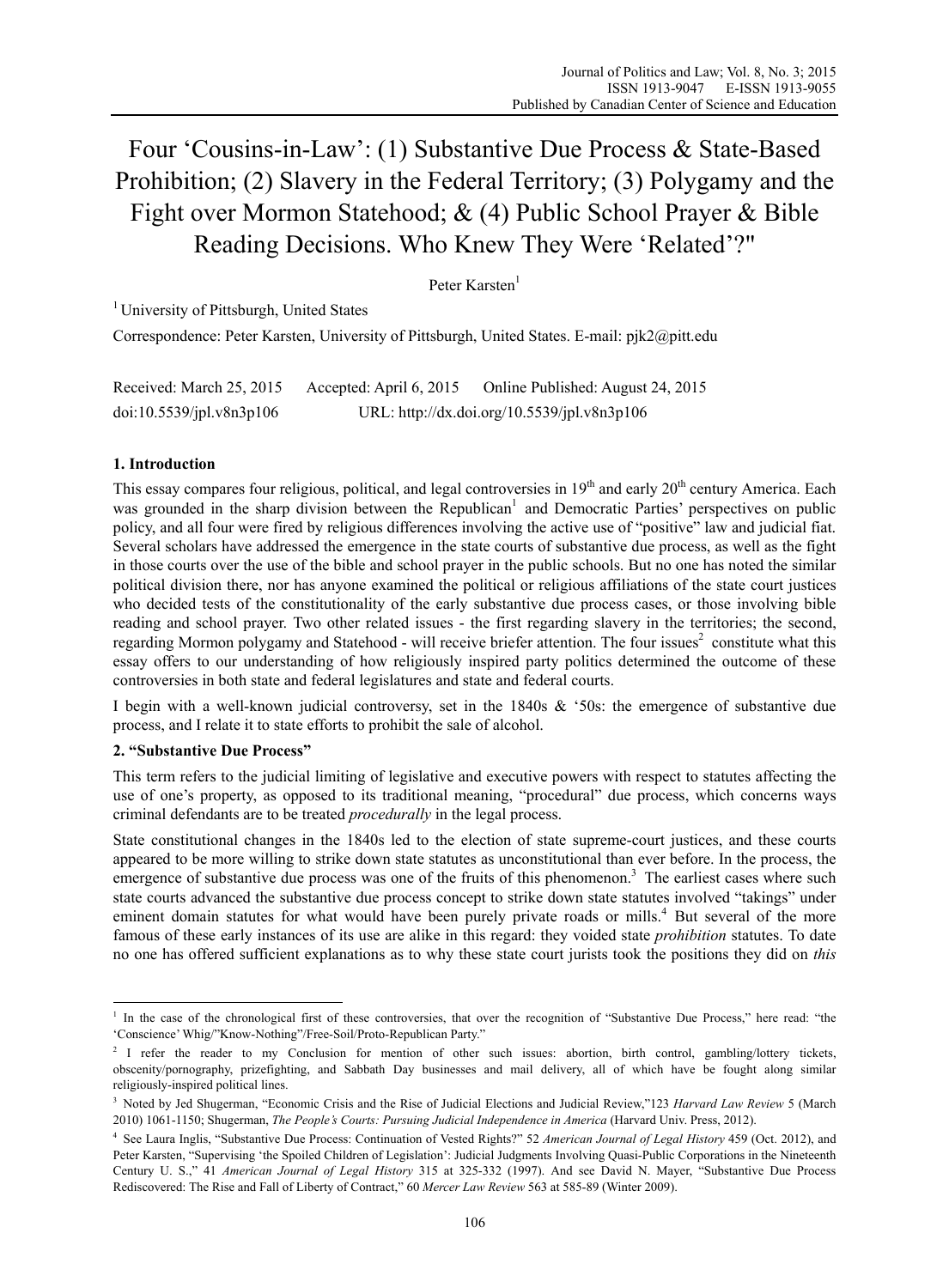issue.<sup>5</sup>

 $\overline{a}$ 

#### *2.1 State Prohibition: The "Maine Law" Statutes and Ensuing State Court Litigation*

Alcohol consumption in the nineteenth century was substantially higher than it is today, prompting a steadily growing number of citizens to call for measures to limit its effects on individuals and families. There's insufficient space here to recapitulate the movement from the hortatory calls for temperance by "Washingtonians" in the first third of the 19<sup>th</sup> century, to legislation providing "local option" for town or counties to prohibit the sale of alcohol, to the more stringent "Maine law." This much, however, is important to note: The issues were joined essentially over clear political party lines of division.

The "Conscience" Whigs (later a key component of the Republican Party) lobbied *for* these issues in the late 1840s and early 1850s; the Democratic Party, *against* them. To "Conscience" Whigs and Republicans, sin had to be confronted publicly, whether it be that of slavery, gambling, profanation of the Sabbath, polygamy, failure to teach the Bible in the public school, or the abuse of alcohol that led to harm to the individual and the family unit. Conscience Whigs and Republicans didn't claim that God had "called" on them to treat alcohol as *mala in se*; they simply reasoned that its abuse led to immoral ends – tragedies for individuals, families and the Greater Good. Americans spent six times as much per year on alcohol as they did on education, one Reformed Presbyterian Church leader observed, and twelve times as much as they contributed to "the spread of the Gospel." Another Presbyterian maintained that "every interest of the family, of social well-being, of education, of trade, of righteous government, and of true national prosperity demand the extinction of the liquor traffic."6

A number of the newly formed Republican Party in the mid-1850s (conceivably former members of the nativist American or "Know-Nothing" Party) spoke out against "the whiskey power, the power of the Romish hierarchy, and the power of the slave demon." Republican Benjamin Crary lampooned the first of this triumvirate: "rum and whisky: the keystone of Democracy, and the hope of our country.<sup>"7</sup> The party's voting base was largely comprised of members of evangelical faiths – that is, comprised of those embracing a profound faith that upright personal conduct consistent with Christian precepts and Biblical word should be practiced and encouraged in both the private and the public arenas.<sup>8</sup> Congregationalist, Methodist, Presbyterian, and other evangelical church councils in the 19<sup>th</sup> century passed resolutions, proclaiming that moral wrongs "should not be tolerated by any government. We may regulate right things, but wrong things should be suppressed." The majority of Presbyterians, Methodists and Congregationalists became Republicans. Evangelical Republicans proclaimed that it was not enough to be "a Christian on Sunday and anything else but a Christian on election day." A Christian was "obligated before God to vote as he prays." And the "duty of Christian men" was to abandon "any party…not thoroughly and unequivocally committed to the principle and practice of prohibition." This and other sound moral issues were to be "*paramount to all party considerations*."9

Throughout the nineteenth century this mantra continued to call the faithful to the polls. For example, President of the University of Wisconsin (and Republican) John Bascom, explained in the 1880s that public political action was necessary to secure statewide prohibition of alcohol: To yield (as Democrats sought) to the "personal rights" of a moderate drinker would be "to enable him to stand across the path of public progress, to check the

<sup>5</sup> Bruce Dierenfield comes the closest to such an explanation in *The Battle over School Prayer: How Engel v Vitale Changed America* (Univ. of Kansas Press, 2007) at p. 36.

<sup>&</sup>lt;sup>6</sup> "A Sorrowful Record," *Presbyterian Banner*, August 17, 1881, 1; John W. Mears, "The Grounds and Methods of the Temperance Reform," *The Presbyterian Review* (1881), p. 510; D. Stuart Dodge, "The Temperance Cause in the U. S.," *Proceedings: Ninth General Council of the World Alliance of Reformed Churches*, (1909), 389. Cf. Gary Scott Smith, *The Seeds of Secularization: Calvinism, Culture, and Pluralism in America, 1870-1915* (Christian University Press, 1985).

<sup>7</sup> *Western Christian Advocate* (Cincinnati), 7 June 1854, 9 May 1856, noted in Richard J. Carwardine, *Evangelicals and Politics in Antebellum America* (Yale Univ. Press, 1993), 250.

<sup>&</sup>lt;sup>8</sup> I here use the term "evangelical" to describe this propensity. Most of those who wrote what came to be styled the "new political history" of nineteenth century America used the term "pietistic." See Paul Kleppner, *The Cross of Culture: a Social Analysis of Midwestern Politics, 1850-1900* (Free Press, 1970); Kleppner, *The Third Electoral System, 1853-1892: Parties, Voters, and Political Culture* (Univ. of North Carolina Press, 1979); Richard Jensen, *The Winning of the Midwest: Social and Political Conflict* (Chicago, 1971); Geoffrey Blodgett,"A New Look at the Gilded Age: Politics in a Cultural Context," in Blodgett, ed., *A New Look at the Gilded Age in Victorian America* (Univ. of Pennsylvania Press, 1976); Richard L. McCormick, *The Party Period and Public Policy: American Politics from the Age of Jackson to the Progressive Era* (Oxford Univ. Press, 1986); Richard Carwardine, *Evangelicals and Politics in Antebellum America* (Yale Univ. Press, 1993); and James Bergquist, ""People and Politics in Transition," in *Ethnic Voters and the Election of Lincoln*, ed. Frederick Luebke (Univ. of Nebraska Press, 1971), 196-226.

<sup>9</sup> For the citations identifying the sources of these quotations, see Kleppner, *Third Electoral System*, fns. 26, 27, & 28 on pp. 212-13, and fn.63 on p. 230.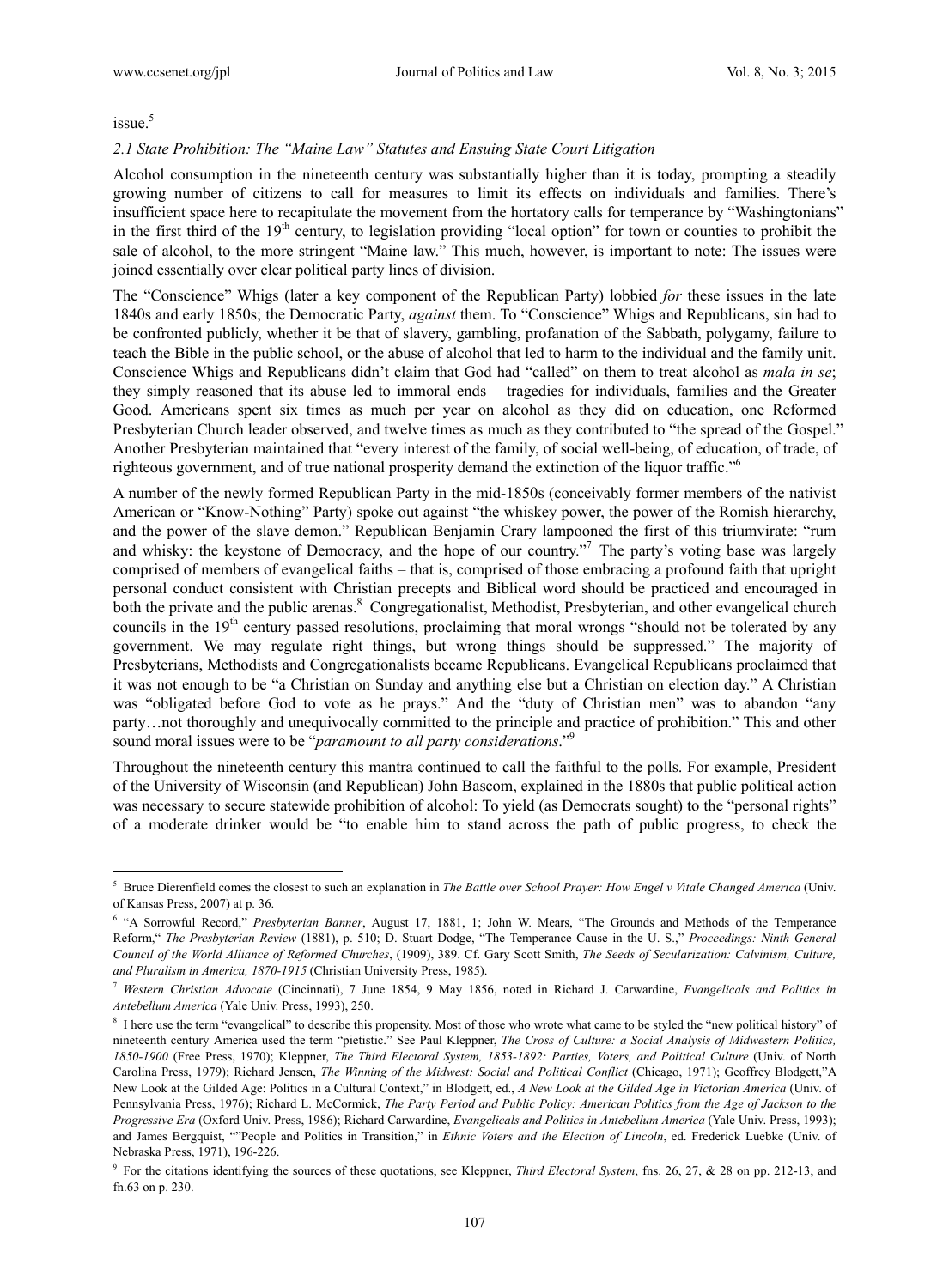movement of society, and so ultimately to destroy his own well-being as well as that of others."10 The *Union Signal*, voice of the Women's Christian Temperance Union, took the same view in 1884: "Moral force is the persuasion of the human will to act in accordance with intelligent conviction. Legal force is the compulsion of the human will when intelligence and conviction are wanting."<sup>11</sup>

Democrats disagreed. The party's supporters<sup>12</sup> were overwhelmingly comprised of liturgical faiths – that is, faiths that emphasized confessional relations with a priest or minister, and thereafter more self-directed paths of securing salvation. Episcopalian Bishop of Fond du Lac, Wisconsin, voiced this view with regard to Prohibition:<sup>13</sup>

Sectarianism in its Puritan spirit strives to [check intemperate use of alcohol] by force, or law, or prohibition. It is a judicial mode of dealing with a moral problem. The [Episcopal] Church looks rather to the aid of moral restraint, and to the aid of grace…for great as is the evil of any fleshy sin, it often, by the shame it brings, leads to repentance, [as opposed to the prohibitionists'] spiritual sins of pride.

Similarly, the head of the German Lutheran Missouri Synod observed that it was proper to urge "abstinence as a thing out of love," than to violate "Christian freedom" by compelling it. "It is indeed easier to [obey prohibition] – with which man's law, the Devil and the flesh are satisfied, and which only serves to strengthen one's own self-righteousness – than it is to become a different person." Objecting to a steep rise in the price of liquor licenses by the Republican-dominated Indianapolis city council in 1888, the Democratic *Indianapolis Sentinel* editorialized that this constituted $14$ 

the exercise by the majority of the power to dictate to the minority in matters of personal right. The democratic theory of government is certainly in conflict with this policy. Democrats believe in the largest measure of personal liberty consistent with social order and the public security. They do not believe the state should usurp the function of private conscience.

Karl Marx observed in the mid-nineteenth century "Men make their own history, but not... just as they please; they…make it…under circumstances directly encountered, given, and transmitted from the past."15 This *sounds* like the persisting ethno-religious differences between the two major U. S. political parties from the 1850s to the 1930s, despite the emergence for some sons of potentially significant class-related issues, often "trumped" by the ethno-religious proclivities of elders and ancestors.<sup>16</sup> William Slade, Jr., explained to William Seward in 1855 "my political principles...have come to me by inheritance."<sup>17</sup> Another, George H. Putnam, observed that had he been old enough to vote in the 1855 prohibition referendum in Illinois, he would have done so "as all my uncles did and as I felt sure my father would have done had he been alive."18 Pennsylvania Democrat Richard Woolverton assured that state's Democratic governor, William Bigler, in 1854 that he had never voted Whig, for he "got a dislike agains[t] that party when I was young. I am now 56 years old [&] have always Supported a dimocrat [sic] Party."19 In 1854 the Cincinnati *Gazette* observed "there are few stronger feelings in the American heart than that of party fealty." English Methodist minister Frederick Jobson observed this as well while travelling through the States during the 1856 election campaign: "Unflinching adherence to party is principle with them, and to forsake a party is regarded as an act of the greatest dishonor."<sup>20</sup>

The court cases of interest to us in this unit involve prohibition statutes. Hence I offer a brief summary of the statute that prohibitionist Neal Dow and his allies secured from the government of Maine in the early 1850s. Under what came to be called "the Maine law," production of all forms of alcoholic beverages were prohibited in

<sup>10</sup> Bascom, *Sociology* (Putnam's Sons, New York, 1887), 197; noted in Jensen, *Winning of the Midwest*, 191.

<sup>&</sup>lt;sup>11</sup> "Two Harmonious Forces," *Union Signal, Vol.* 10 (Sept. 25, 1884), p.8.

 $12$  This describes particularly Democrats in the northern states. By 1877 the Republican Party in the South was moribund. An evangelical politician had to be a Democrat there if he had any chance of being elected or appointed to a legislative or judicial office.

<sup>13</sup> Richard Jensen, *The Winning of the Midwest*, 79.

<sup>14</sup> Jensen, *Winning of the Midwest*, p.119.

<sup>15</sup> Marx, *The 18th Brumaire of Louis Bonaparte* (1869 English translation), 66.

<sup>&</sup>lt;sup>16</sup> This propensity to vote as one's fathers (and mothers) did persists, arguably, to the present day For the early twentieth century see John Shover, "Ethnicity and Religion in Philadelphia Politics, 1924-1940," *American Quarterly* 25 (1973), 499-515.

<sup>&</sup>lt;sup>17</sup> Slade to Seward, October 19, 1855, William Seward Papers, Univ. of Rochester, noted in Gienapp, "Politics Seem to Enter into Everything," 54.

<sup>&</sup>lt;sup>18</sup> George Haven Putnam, *Memories of my Youth, 1844-1865* (G. P. Putnam's Sons, 1914), 55.

<sup>&</sup>lt;sup>19</sup> Woolverton to Bigler, April 3, 1854, Bigler Papers, Historical Society of Pennsylvania.

<sup>20</sup> Cincinnati *Gazette*, August 21, 1854; Jobson, *America and American Methodism* (Virtue & Emmins, 1857), 116-17.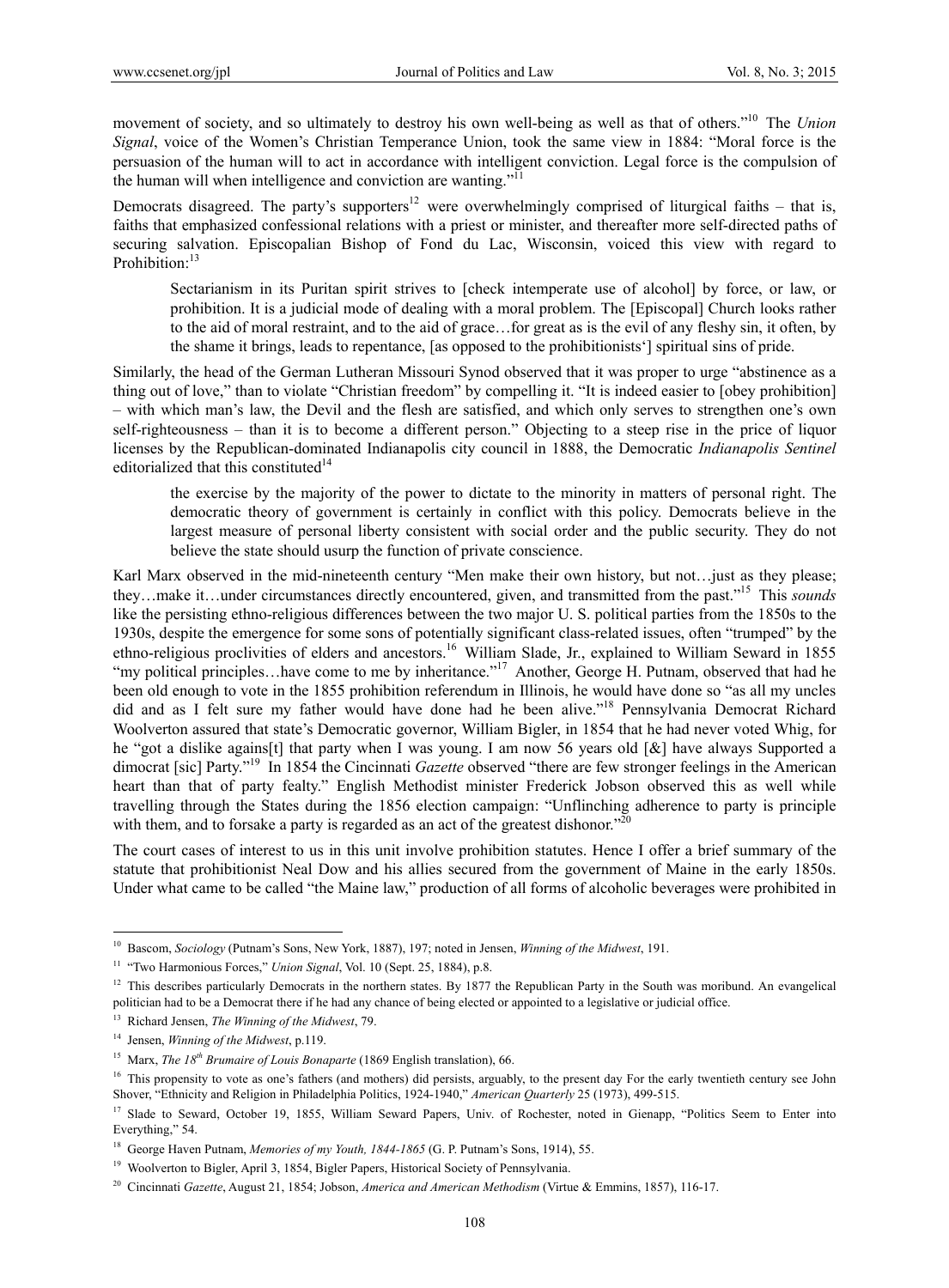$\overline{a}$ 

the state, and anyone offering such products obtained from outside of the state, $^{21}$  or what was already available to them for sale, was subject to criminal penalty and the confiscation and destruction of the offending substances. Three citizens bringing information of non-compliance to their local magistrate was sufficient for a warrant to issue for a search, arrest, and eventually destruction of the illegal substances. Some of the critics of the law were Temperance men who simply opposed compulsion and regarded its support flowing from "proud-stalking reformers" and the "despotism of Party." <sup>22</sup>

Massachusetts passed a similar statute in 1852. Vermont's legislature sent one to the electorate in 1852, adopted in 1853. Connecticut's legislature passed a "Maine law" in 1853, which was vetoed by Thomas Seymour, the Democratic governor, but reenacted by a new legislature in 1854 and signed into law by Henry Dutton, the new Whig governor. Michigan's legislature proposed such a law, ratified by its electorate in 1853, but declared unconstitutional on traditional *procedural* due process grounds by its court. Its legislature thereupon revised the statute to address the court's objections in 1855. Ohio's ban on "the sale of intoxicating liquors" was enacted in 1854; New York's in 1854, vetoed by its Democratic governor, but reenacted the next year and signed into law by its newly elected, proto-Republican governor. Pennsylvania created its "Maine law" in 1855, as did the New Hampshire state Assembly, which overcame two previous rejections by the state Senate. An amalgam of disaffected Whigs and Free-Soilers came together in Wisconsin as the People's Party in 1853 to pass a "Maine law." Indianans of similar political inclination created a People's Party in 1854 to enact such a law.<sup>23</sup> (Both of these parties became Republican by 1858.) In 1855, the New Hampshire state Assembly overcame two previous rejections by the state Senate to pass a "Maine law." Iowa Whigs secured a vote on a state constitutional amendment in 1854, adopted by the electorate in 1855, to enable the legislature to enact one as well.<sup>24</sup>

Several state courts rendered decisions on cases questioning the constitutionality of state prohibition statutes in the 1850s. Most found these prohibition statutes acceptable under the terms of both the state and federal constitutions, though there were some strong dissenting opinions. But three courts declared them void, and provided among the very first state "substantive due process" rationales in doing so. These were Massachusetts, Indiana, and New York.<sup>25</sup>

In *Fisher v McGirr* (1854) Chief Justice Lemuel Shaw of the Massachusetts Supreme Judicial Court held an 1852 prohibition statue unconstitutional for violating state constitutional provisions regarding illegal searches and seizures *and* for the taking of private property without due process of law.<sup>26</sup> But Shaw's court had previously upheld earlier legislative measures that were not as bold as this "Maine law," and the court would later uphold an amended version addressing this court's constitutional concerns. It is the next two chronological decisions that are generally credited with creating the substantive due process concept.

*Beebe v State* (1855) invalidated Indiana's "Maine law." Justice Samuel Perkins (a "staunch Democrat" since his days as editor of Wayne County's *The Jeffersonian*) compared the taking of liquor to the "oppression" of statutes in the past compelling property owners to pay taxes to support established state churches. He noted that Indiana had some fifty distilleries earning "half a million of dollars" that would be rendered worthless by the statute, and that "the Court knows, as a matter of general knowledge,…that the use of beer [breweries were also banned] …is not necessarily hurtful, any more than the use of lemonade or ice cream." Writing for the majority, he declared

<sup>&</sup>lt;sup>21</sup> Earlier efforts to ban or license the sale of alcohol imported in "original packages" from abroad or from other states was taken on appeal from three New England state decisions to the nation's Supreme Court. In *License Cases* 46 US 504 (1847), that court, citing *Brown v Maryland*, 12 Wheat. (25 US) 419 (1827), held that, while alcoholic beverages could be imported in bulk packages into a state that had banned the manufacture of such drink within the state, sale of such beverages produced within the state could properly be prohibited on public policy grounds by that state's legislature.

<sup>&</sup>lt;sup>22</sup> Edward Payson, *The Maine Law in the Balance, or An Inquiry into the Theory and Working Capacity of that Measure (Portland, Maine,* 1855), 33, 56. The statute does not appear to have been put to a constitutional test that reached the Maine Supreme Court.

<sup>&</sup>lt;sup>23</sup> James Bergquist, "People and Politics in Transition," in *Ethnic Voters and the Election of Lincoln*, ed. Frederick Luebke (Univ. of Nebraska Press, 1971), 196, at 224-25.

<sup>&</sup>lt;sup>24</sup> Ernest B. Gordon, *The Maine Law* (Fleming Revell Co., 1919); Robert Sweirenga, "The Ethnic Voter and the First Lincoln Election," in *Ethnic Voters*, 136-37. And see William E. Gienapp, *The Origins of the Republican Party, 1852-56* (Oxford Univ. Press, 1987), 47-60 on fights over "the Maine Law" in several state legislatures and political parties.

<sup>&</sup>lt;sup>25</sup> For general accounts of the temperance/prohibition states and court challenges in this era see Frank Johnson & Ruth Kessler, "The Liquor License System: Its Origins and Constitutional Development, Pt. II," 15 *NYU Law Review* 386 (1937-38), and William J. Novak, "Liquor and Constitution," in *The People's Welfare: Law and Regulation in Nineteenth Century America* (Univ. of North Carolina Press, 1996), 171-189.

<sup>&</sup>lt;sup>26</sup> Fisher v McGirr, 1 Gray (67 Mass) 11 at 31, 34-37 (1854). A few years before, Shaw's Unitarian minister, Theodore Parker, called the "new law in Maine…an invasion of private right," but allowed that alcoholic abuse had become "so universal" that such a measure might be "the duty of the state to take care of its citizens" by banning alcoholic drink.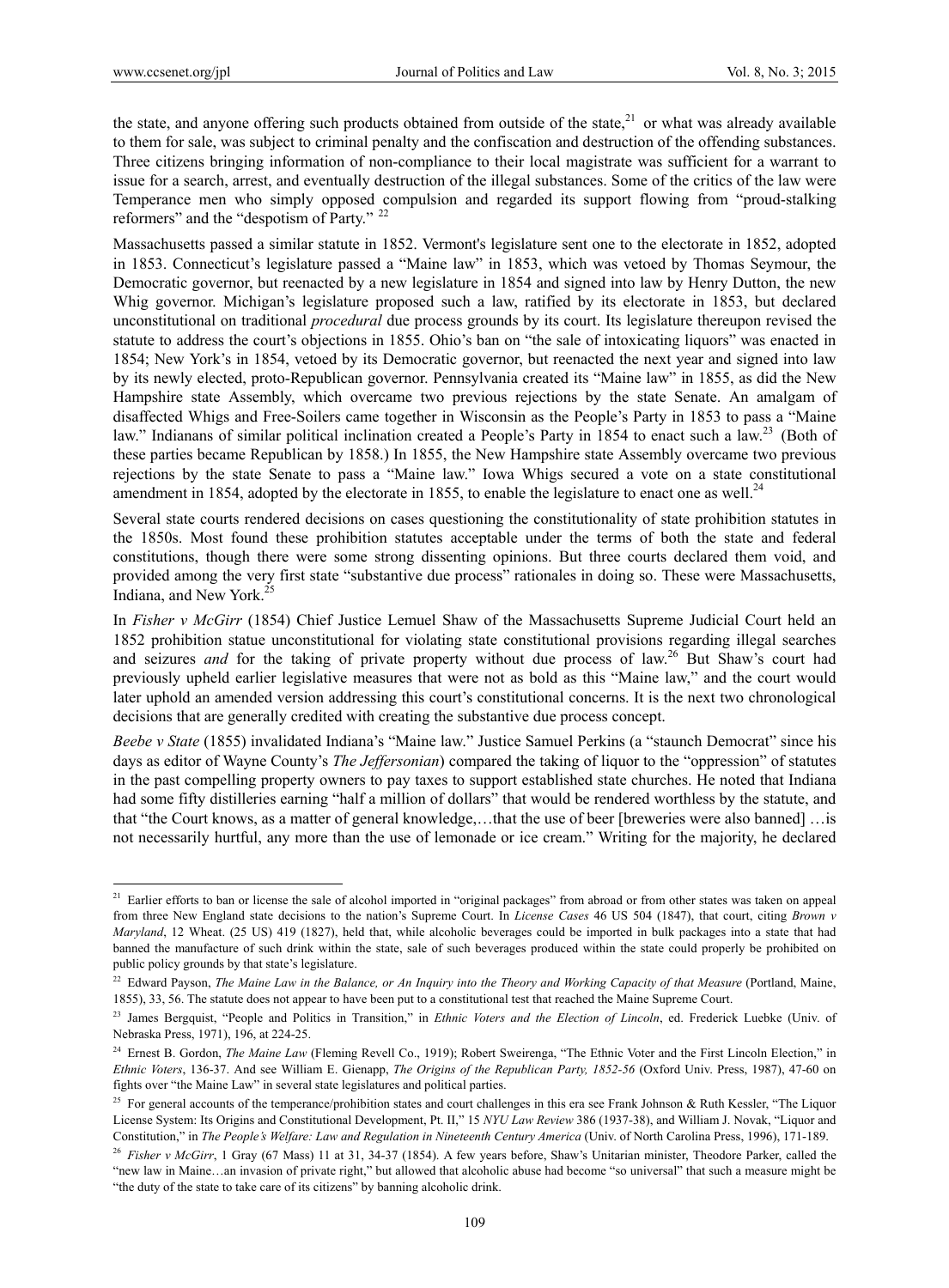the act void on substantive due process grounds.  $27$ 

Justice Samuel Gookins (a Whig/Republican) dissented. Liquor produced evil domestic consequences and criminality, and he found Perkins' due process argument unconvincing. "It is the common pretext of communists, anti-renters, and other outlaws, that society has invaded their abstract and inalienable rights…." <sup>28</sup> Gookins left the court in 1857, and in 1858 a now unanimous court reiterated that the act of 1855 was unconstitutional and void.29 And we have recently been made aware by Peter Argersinger that Indiana's (and Illinois's) circuit and Supreme Court judges in the mid and late nineteenth century were not merely elected in partisan fashion; they were active and important party political roles-players.<sup>30</sup>

Democratic Governor Horatio Seymour had vetoed a New York "Maine law" in 1854, but it was reenacted by the Whig/proto-Republican coalition in 1855 as "An act for the prevention of intemperance, pauperism and crime." Like most other "Maine laws," this one directed that, on complaint of three local residents, a magistrate was to grant a warrant to a constable to seize certain types of liquor prohibited by the statute. It was signed into law by the new coalition Governor Myron Clark, "an ardent dry," who had sponsored the bill vetoed by Seymour when he had been a state senator.<sup>31</sup>

James Wynehamer of Buffalo was convicted of possessing liquor for sale at his tavern, and the liquor was subsequently destroyed. On appeal, his attorney maintained that this constituted an unlawful taking of his property without due process. All eight Court of Appeals judges wrote views seriatim. Recently appointed Judge George Comstock (an Episcopalian, who ran for reelection in 1861 as a Democrat) wrote the first of the majority's 5 to 3 opinions, calling the prohibition law "one of fierce and intolerant proscription," and criticizing its provision that called for "individuals without authority" to "go forth on a roving commission" to destroy liquor "lawless." 32

I have identified the political affiliations of all of the four judges who concurred with Comstock: Judge Alexander S. Johnson, a recently-elected Democrat, quoted from U. S. Supreme Court Justice Joseph Story' *Wilkinson* opinion: "A fundamental maxim of a free government": that "the rights of personal liberty and private property should be held sacred."<sup>33</sup> Judge Frederick Hubbard, another Democrat, opined, "Liquor is not a nuisance per se...<sup>"34</sup> Judge Samuel L. Selden was elected on the "Hard" (pro-Kansas-Nebraska Act) Democratic ticket. Chief Judge Hiram Denio was appointed by Democratic Governor Horatio Seymour.<sup>35</sup> I have identified the political background of only one of the three dissenting judges: William B. Wright ran for his seat on the court on the new "Republican" banner.

What about the courts that found these "Maine law" statutes unobjectionable? Vermont's upheld its state statute with a firm hand – that of Justice Milo Bennett (a Whig), who asked rhetorically in the course of his majority opinion what the difference was between taking action "to prevent the spread of a contagious disease which affects the body, or the spread of a moral contagion which results indirectly from the traffic and more directly from the unrestrained use of intoxicating liquors?" Chief Justice Isaac Redfield (a Democrat) dissented, critical of the statute's "obnoxious provisions" for enforcement and its "one-sidedness." 36 This echoed the views of Vermont's Episcopal Bishop John Henry Hopkins who criticized the temperance and prohibition movement's

<sup>27</sup> Hugh Husband, "Samuel E. Perkins," A Judge in Politics," 28 *Indiana Law Journal* 106 (1952). Is there irony in the fact that Perkins, out of all Indiana's high court jurists, was the one who wrote the most opinions favoring the party with eminent domain powers in "taking" cases? See Louis Hegyi, "Note: Eminent Domain in Indiana, 1815-1865," 54 *Indiana Law Journal* 427 at 436-7 (1979).

<sup>&</sup>lt;sup>28</sup> *Beebe v State*, 6 Ind. 501 at 505, 507, 511-13, 516, 519-22, 542-23, 548, 551 (Nov. term, 1855).

<sup>29</sup> In *Howe v State*, 10 Ind. 423 (June term, 1858).

<sup>&</sup>lt;sup>30</sup> Peter Argersinger, *Representation and Inequality in Late Nineteenth Century America: The Politics of Apportionment* (Cambridge University Press, 2012), 146, 150-53, 156-59, 223, 233, 226-27, 236-44.

<sup>&</sup>lt;sup>31</sup> Phillip Auchampaugh, "Politics and Slavery, 1850-1860," in *History of the State of New York, Vol. 7: Modern Party Battles* (Columbia University Press, 1935), 78.

<sup>32</sup> *Wynehamer v The People* 13 NY 378 at 388, 402 (1856).

<sup>33</sup> *Wilkinson v Leland,* 2 Peters 257, cited in *Wynehamer,* 417.

<sup>&</sup>lt;sup>34</sup> *Wynehamer*, at p. 454. *The Daily Observer*, Utica, NY, Sept. 29, 1882, 4<sup>th</sup> column: "He was once elected Judge of the supreme court, but being a Democrat, failed of reelection." *The Daily Graphic*, New York, NY, Sept. 29, 1882, p. 624: "He served…as…one of the Judges of the Court of Appeals for a brief period."

<sup>&</sup>lt;sup>35</sup> New York's Court of Appeals, created in the state's constitution of 1847, included both elected and appointed justices, the latter rising from the lower appellate "supreme courts." See Francis Bergan, *The History of the New York Court of Appeals, 1847-1932* (Columbia University Press, 1985).

<sup>&</sup>lt;sup>36</sup> Lincoln v Smith, 27 Vt. 328 at 347-48 (1855). And see the Chief Justice's similar critique as the trial judge, reluctant to apply the "obnoxious" statute, in State v Prescott, 27 Vt. 194 at 197 (1855).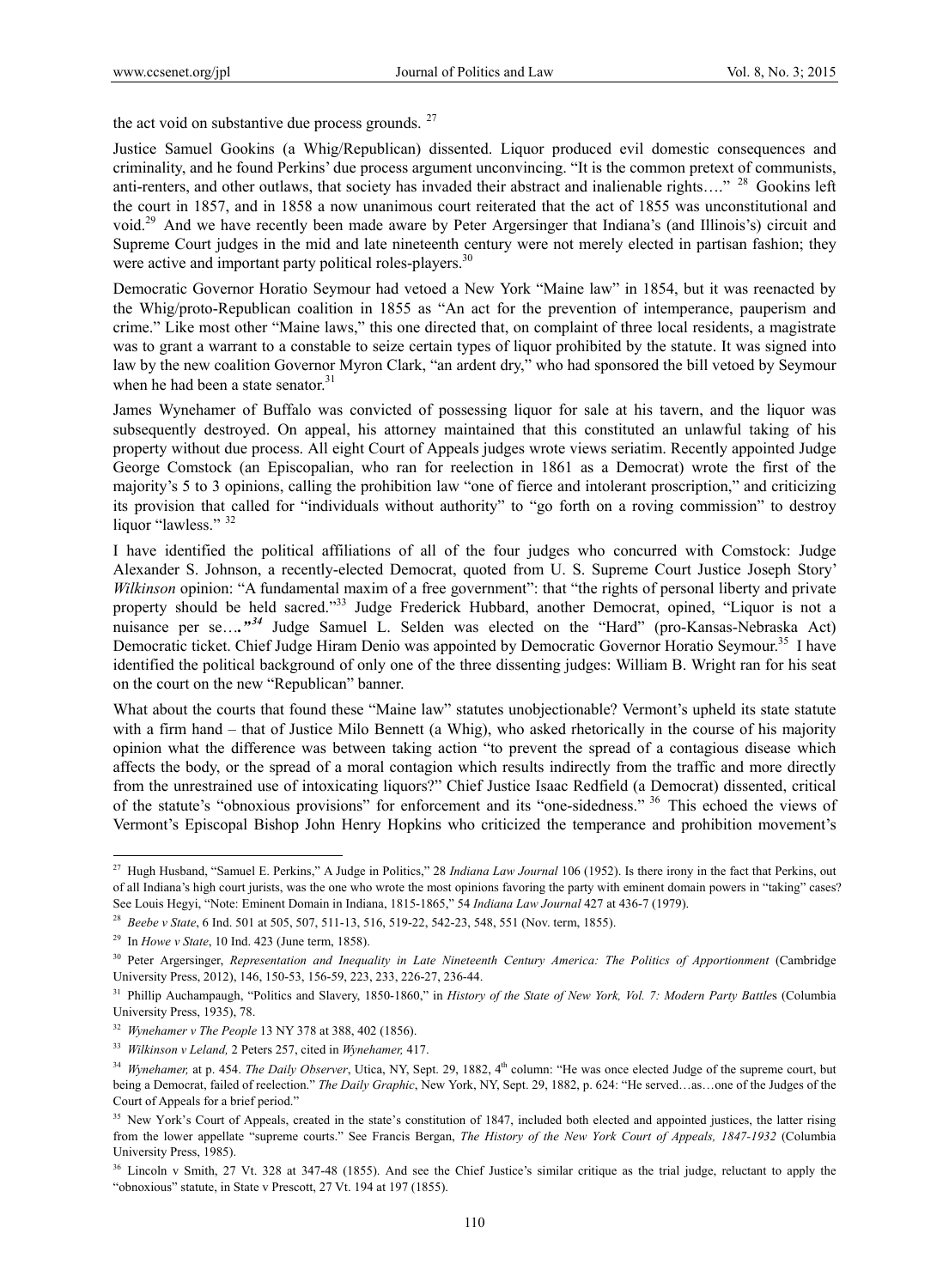claims of their cause's righteousness and piety; rather, the movement was "at war with the principles of the Gospel," for "the outward reformation of a single vice is nothing, when the heart remains unsanctified..."<sup>37</sup>

Michigan's high court upheld its state's "Maine law" in 1855. Justice David Johnson's majority opinion began by assuring everyone that, while he and his colleagues were well aware the public division over the prohibition issue, he insisted "that we in no manner participate in this public feeling, or public expectation, and here endeavored to decide the question upon the law alone."38 He and all but one of his colleagues were quite content with the statute's purpose. The legislature had seen "that intemperance was an evil." True, the defendant tavern owner had been denied the right to use his property as he wished, but this was "because by so doing, he inflict a moral injury upon society…." President Judge Abner Pratt, a Democrat who "hated abolitionism,"<sup>39</sup> dissented: The act was "despotic," a "bold and daring invasion of private property." Pratt pulls no punches: It was for him a "pleasure" to "be able to place upon the judicial record of the state my solemn protest against…a most flagrant violation of the natural and vested rights of very many of the citizens of this state." He ranged back into a biblical and mediaeval past, including examples of the tippling habits of John Calvin and the Pilgrims, to protest the destruction of "a property right," the use of alcohol in Michigan, and observed "God forbid!" The legislature, after all, was "not omnipotent. It does not possess the unrestricted sovereign powers claimed for it by Neal Dow and his deluded followers." Pratt acknowledged the virtues in voluntary, personal temperance, but railed against "fanatical clergymen…enter[ing] the political field [to] take action as a party."40

Two different appellants' attorneys told Connecticut's court in 1856 that the state's "Maine law" "deprives a man of his property without due process of law." A Whig/proto-Republican dominated court rejected both claims and upheld the statute.<sup>41</sup>

Rhode Island's supreme court was told by appellant's attorneys in two similar cases in 1858 that the New York court had correctly found that such an act there had substantively violated that state's due process clause, and that the Rhode Island court should do the same. But writing for the court, Chief Justice Samuel Ames, a Whig, used moral language similar to the dissenters in *Beebe* and *Wynehamer* and upheld the state statute.<sup>42</sup>

Iowa saw the issue play out over a decade, with a Whig legislature passing a Local Option law in 1847, a License law in 1849, and a liquor-by-the-glass prohibition law in 1851. Democrats fought back, sometimes halting further progress. Theodor Guetich, editor of Iowa's *Der Demokrat,* editorialized on February 21, 1852: "Reform does not flow from penal and prohibitory laws, but from the inner moral conscience of men."43 In 1854 another Whig victory at the polls resulted in a "Maine law," approved by Iowa's newly elected Governor, James Grimes, and declared constitutional by that state's supreme court in 1855.<sup>44</sup>

Two decades later, in the 1880s, the issue was alive there again, for the Republicans had upped the ante and managed to secure a statewide prohibition referendum. But it was declared void by Scott County District Judge Walter I. Hayes for shortcomings with regard to stipulations in the state constitution, and the Iowa supreme court affirmed this ruling, with Justice J. M. Beck dissenting. Beck had been nominated to the court by both the Republican and the Prohibition Parties.<sup>45</sup>

The Republicans counterattacked: Orlando H. Manning, Republican nominee in Iowa for Lieutenant Governor in 1883, drew "uproarious and long-continued and renewed applause" for his convention declamation: "The grand constituency behind us knows what Republicanism means. It means…a school house on every hill, and no saloon in the valley."<sup>46</sup> Democrats responded by nominating Judge Hayes for election to the state supreme court. He lost, but ran 2,000 votes ahead of all Democratic candidates for office.<sup>47</sup> Future Republican efforts in Iowa to

<sup>37</sup> Hopkins, *The Primitive Church Compared with the Protestant Episcopal Church of the Present Day* (Montpelier, 1836), 152, 387.

<sup>&</sup>lt;sup>38</sup> This may, indeed, have been true, at least for Johnson, because he was a Democrat, a party comprised of most of those opposed to prohibition statutes like this one.

<sup>39</sup> *Michigan Pioneer & Historical Society*, Vol. II, p. 278 (1908).

<sup>40</sup> *People v Gallagher* 3 Gibbs (4 Mich.) 244 at 247, 257, 259, 262-63, 265, 270-71, 285 (January term 1856).

<sup>41</sup> *State v Brennan's Liquors*, 25 Ct. 278 at 282 (1856); *State v Wheeler*, 25 Ct. 290 at 291 (1856).

<sup>42</sup> *State v Keeran*, 5 R.I. 497 at 506, 507 (1858).

<sup>43 &</sup>quot;*Die Reform liegt nicht im Straf-und-Verbotsgesetzen, sondern im moralischen Bewusstsein des Menschen*."(My retranslation from that of Louis Pelzer, "The History and Principles of the Democratic Party of Iowa," 6 *Iowa Journal of History & Politics* 163 at 200 (1908). And see Dan Clark, "The History of Liquor Legislation in Iowa, 1846-61," 6 *Iowa Journal of History and Politics* 55 (1908).

<sup>44</sup> *Santo v State*, 2 Iowa 265 (1855).

<sup>45</sup> In *Kohler & Lange v Hill*, 60 Iowa 543 (1883).

<sup>46</sup> Noted in Kleppner, *Third Electoral System*, 317.

<sup>47</sup> *Ibid*., 319-20.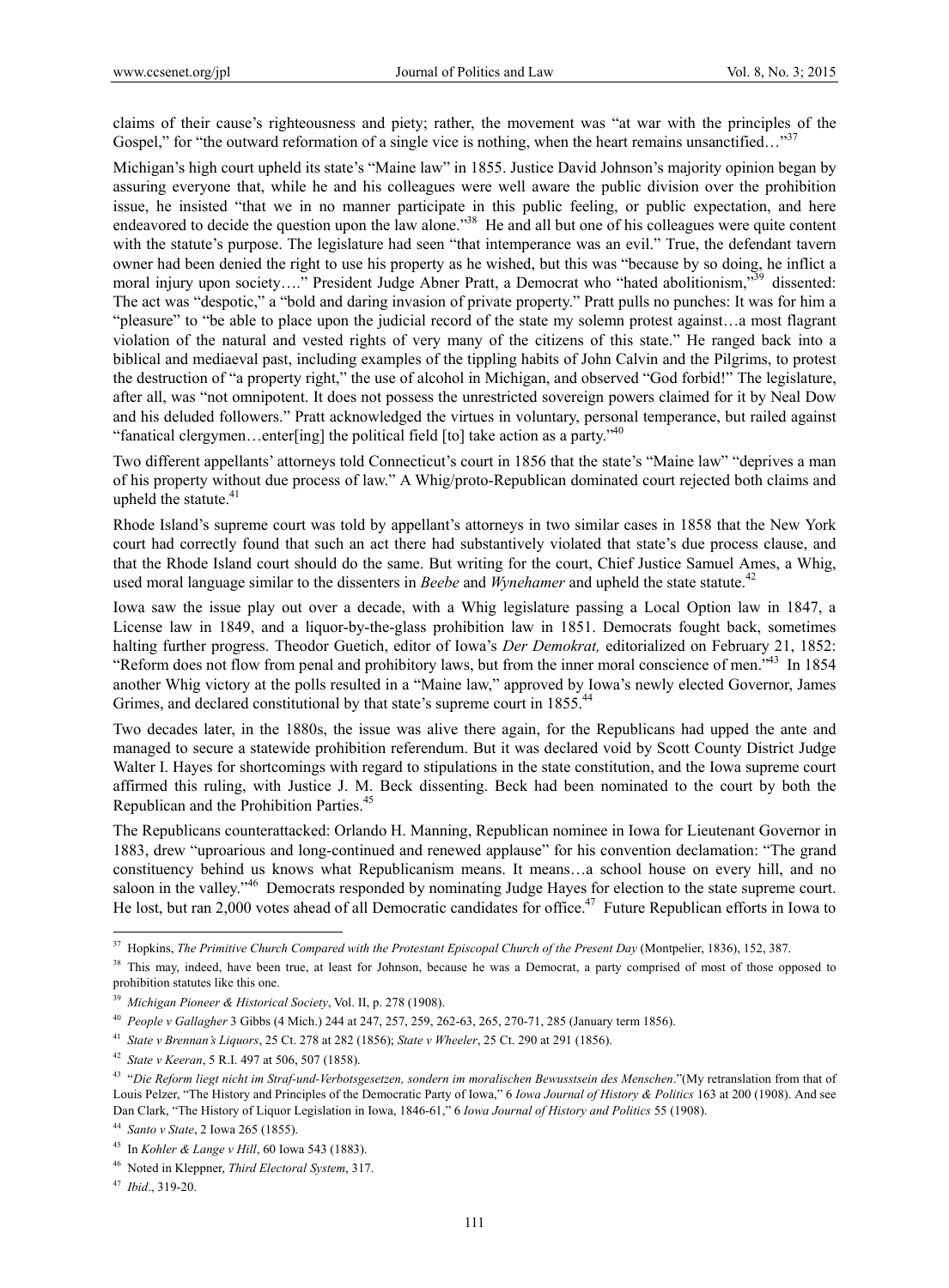secure another state-wide referendum on prohibition, resulted in the election of a Democratic Governor, Horace Boies, a foe of prohibition, who observed in his inaugural address in 1889 that differences of voters' opinions on the subject depended "largely upon the customs of their fathers, the influence of [their] education and the surroundings in which they live." Hence, he maintained, such differences were not proper subjects for "sumptuary legislation."48 By 1889 Iowa's German Lutheran and German and Irish Catholic population, traditional foes of prohibition, had turned the state's political tide.<sup>49</sup>

The political division on the subject could not have been clearer that when New Englanders voted in the mid and late 1880s on similar state referenda. Paul Kleppner has analyzed voting returns in three such states and estimated that over 95% of Democrats in Massachusetts (1889), nearly 85% of Democrats in New Hampshire (1889), and over 63% of Democrats in Rhode Island (1886) voted against their state prohibition amendment.<sup>50</sup>

Are we seeing a pattern here? The justices who held these statutes to violate the due process clauses on substantive grounds were Democrats, members of a party that called itself "The Party of Personal Liberty."<sup>51</sup> The legislators who proposed these statutes, and the justices who dissented from these decisions, were northern "Conscience" Whigs who soon became Republicans, a party that called itself "The Party of Public Morality" (and was referred to as "The Puritan Party" by some of its Democratic critics).

The struggle over liquor reached the congressional level in 1890 when Republican Senator Henry Blair of Vermont introduced a prohibition amendment to the Constitution. That effort failed, but when the Supreme Court held that same year the states could not bar the sale of liquor imported from other states in "original packages" until the importer separated them from those larger units "without congressional permission,"<sup>52</sup> Congress immediately reacted with a statute sanctioning "the operation and effect of the laws of such State or Territory, enacted in the exercise of its police power to the same extent and in the same manner as though such liquids or liquors had been produced in such State or Territory and shall not be exempt therefrom by reason of being introduced therein in original packages or otherwise."53 The next year the Court upheld that measure in *In re Rahrer*. 54

There things stood until Republicans sent a prohibition amendment to the state legislatures and Republican state majorities secured its adoption in 1919. Democratic Governor of New York, Franklin Roosevelt, campaigned successfully for the presidency in 1932 with a campaign poster showing his visage and that of his running mate, John Nance Garner, with a mug of beer between them. The Democratic Congress sent an amendment repealing the prohibition amendment and Democratic legislatures swiftly adopted it in 1933.

The second and third instances of this propensity for Republicans and Democrats to fight over moral questions in legislatures and courts is not as complex, because there was only one court and one legislature involved: the U. S. Supreme Court and the Congress.

#### *2.2 Slavery in the Federal Territories*

One more mention of a substantive due process case, in *Dred Scott v Sandford*. Chief Justice Roger Brooke Taney and his six Democratic colleagues held that a Congressional statute (specifically the Missouri Compromise legislation of 1820) could not deprive slave-owners seeking to take their slave property into federal territory without due process of law.<sup>55</sup> Both Whig appointees, Benjamin Curtis of Massachusetts and John McLean of Ohio, dissented. McLean would seek the Republican nomination for President in 1860.

Constitutional amendments to establish permanent enforcement of the Court's decision were introduced in the Congress, one by Democratic Senator Jefferson Davis of Mississippi, and in early 1861, as the secession of southern states was getting underway, moderate Republicans in the House and Senate, seeking to check the progress of southern withdrawal from the Union, proposed the "irrevocable" Corwin Amendment which, had it been adopted by enough of the state legislatures, would have been numbered as the 13th:

<sup>48</sup> Jensen, *Winning of the Midwest*, 108; Clark, "Liquor Legislation," 576-77.

 $49$  On the Catholic and Lutheran population of Iowa in 1890 see fn. 115.

<sup>50</sup> Kleppner, *Third Electoral System*, 343.

<sup>51</sup> Kleppner, *Third Electoral System*, 235-36.

<sup>52</sup> *Leisy v Hardin*, 135 US 100, at 125 1890).

<sup>&</sup>lt;sup>53</sup> Statutes at Large, vol. 26, 313.

<sup>54 140</sup> US 545 (1891).

<sup>&</sup>lt;sup>55</sup> Chief Justice Taney: "It is the opinion of the court that the act of Congress which prohibited a citizen from holding and owning property of this kind in the territory of the United States north of the line therein mentioned is not warranted by the Constitution, and is therefore void," *Scott v Sandford***,** 63 US 393 at 452 (1857).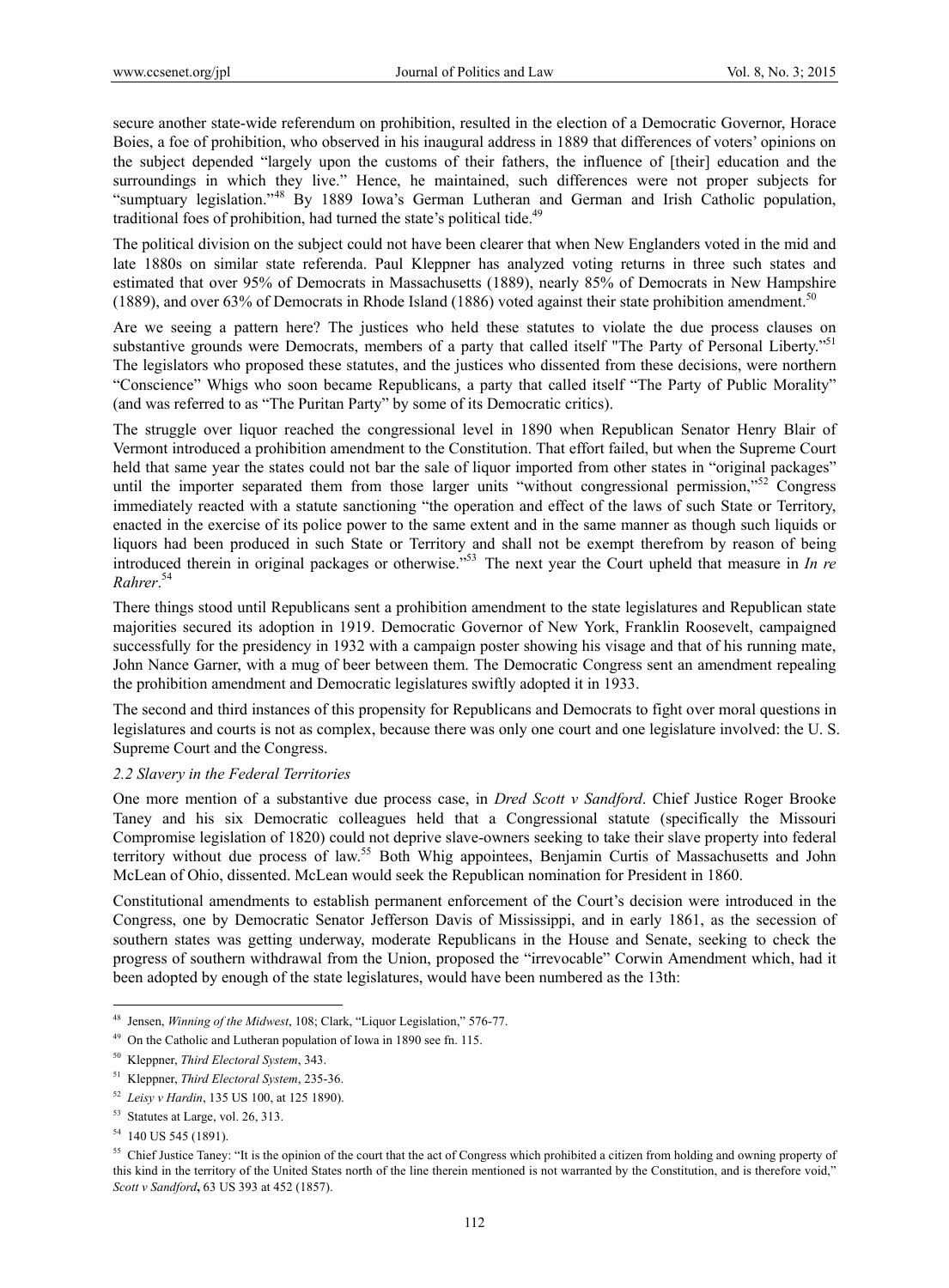No Amendment shall be made to the Constitution which will authorize or give to Congress the power to abolish or interfere, within any State, with the domestic institutions thereof, including that of persons held as labor or service by the laws of said State.

Republican Representative Owen Lovejoy of Illinois was outraged. He asked, sarcastically: "Does that include polygamy, the other twin relic of barbarism?" But the Amendment passed both houses of the Congress with the necessary two-thirds majorities. In his inaugural address just two days later, incoming President Abraham Lincoln referred to it and remarked: "I have no objection to its being made express and irrevocable." The legislatures of Ohio, Maryland and Illinois approved the Amendment, but by then the seceding states had left the Union, and the Amendment fell decidedly short of adoption, or slavery in the South would have been more difficult to eradicate by law alone.<sup>56</sup>

## *2.3 Polygamy, One of the "Twin Relics of Barbarism," and the Fight over the Mormon Territory's Statehood*

This brings us to another legal issue, one that may be said to allow us to segue from concern over the rights of slave-owners in the federal territories, and the ensuing debate over the 'irrevocable' Amendment to guarantee slavery in the South, to another "cousin-in-law," the fight over polygamy and Mormon statehood.

The first Republican national convention, in 1856, adopted a plank in its platform calling a ban on "the twin relics of barbarism," slavery and polygamy, in the federal territories. Democrats seemed tolerant of the Mormon practice of polygamy, chiefly because of this linkage to slavery, a "peculiar institution" prominent in Democratic political areas of strength. But Republicans had allies in most of the nation's households. Thus one Indiana Republican urged Henry Lane, the Republican speaker at a political debate where wives and daughters would be in attendance, to point out that Democrats were "soft" on polygamy: "If the women get down on [them] their days are numbered."57

Hence a similar political division took place in the Congress over polygamy in the Mormon-dominated federal territory of Utah. In 1860 Republican congressmen equated the status of women in polygamy practices with slavery, and sought to secure legislation to end the practice. Southern, and some northern Democratic members of Congress objected to its severe measures.58 In the course of attacking Mormon polygamy, the bill's sponsor, Congressman Justin Morrill of Vermont, addressed a second issue: the Mormon defense of the institution as an exercise of their religious freedom, protected in their territory by the First Amendment's religious freedom clause. "We are told," he said, "that we must tamely submit" to "artful" claims by the Church of the Latter-Day Saints that polygamy was protected by the "free exercise" clause of the First Amendment. He and his Republican colleagues would have none of that.

With the departure of the representatives and senators of the eleven seceding states, Congress enacted an Act for the Suppression of Bigamy in 1862, making bigamy a crime in federal territories. (In the same year, with the many Democrats from the South gone, it also ended the rum ration in the U. S. Navy. California's Democratic Senator, James McDougall, denounced the measure as "a piece of illegitimate legislation," one "belonging to the present popular system of humbuggery,"59 but the Republican legislators prevailed.)

The Suppression of Bigamy Act was not enforced during the war out of concern that the Mormons might chose to aid the Confederacy, but after the war had ended the federal attorney for the territory sought prosecutions under the act. Mormon juries and reluctant wife witnesses prevented convictions until 1875. That conviction served as the successful test of the statute's constitutionality.<sup>60</sup> Congress pressed harder in 1882 with the Edmunds Act, adding "unlawful cohabitation," which required a lower level of proof, as a misdemeanor punishable by a fine and six months in prison, and deprived anyone of the right to vote or hold office if they so much as professed a belief in the legitimacy of polygamy. Five years later the Edmunds-Tucker Act ordered the

<sup>56</sup> See A. Chrisopher Bryant, "Stopping Time: The Pro-Slavery and 'Irrevokable' Thirteenth Amendment," 26 *Harvard Journal of Law and Public Policy*, 501 (2003); Philip Martin, "Illinois Ratification of the Corwin Amendment," 15 *Journal of Public Law* (1966), 18-91; Alton Lee, "The Corwin Amendment in the Secession Crisis," 70 *The Ohio Historical Quarterly* (1961), 1-26; Harold Holzer, *President-Elect: Abraham Lincoln and the Great Secession Winter of 1860-61* (Simon & Schuster, 2008), 429.

<sup>&</sup>lt;sup>57</sup> L. F. Maxwell to Lane, June 30, 1856, Henry S. Lane Papers, Indiana Historical Society, noted in William E. Gienapp, "Politics Seem to Enter into Everything: Political Culture in the North, 1840-1860," in Essays on American Antebellum Politics, 1840-1860, ed Gienapp, et al., (Texas A & M Univ. Press, 1982), 17.

<sup>58</sup> Sarah Barringer Gordon, *The Mormon Question: Polygamy and Constitutional Conflict in Nineteenth Century America* (Univ. of North Carolina Press, 2002), 62-65, 81-82; David Sehat, *The Myth of American Religious Freedom* (Oxford University Press, 2011), 170-73.

<sup>59</sup> Gordon, Chapter 2, "The Twin Relic of Barbarism," in *The Mormon Question*. Harold Langley, *Social Reform in the United States Navy, 1798-1862* (Univ. of Illinois Press, 1967), 264-69.

<sup>60</sup> *Reynolds v U. S*., 98 US 145 (1878).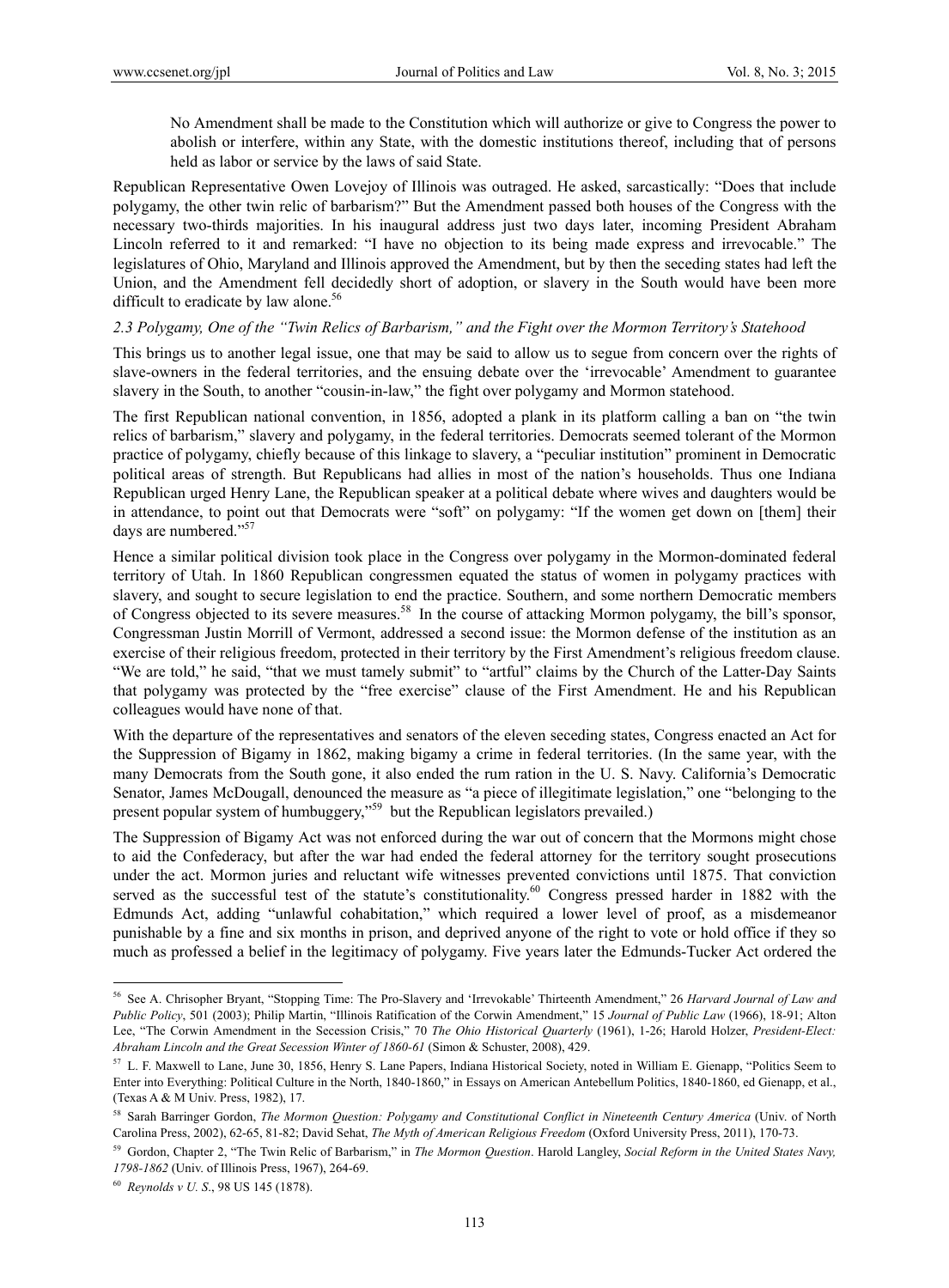U. S. Attorney-General's seizure of the Mormon Church's property and the Church's disincorporation. A portion of its assets were seized, but those in Salt Lake City remained untouched for the time being, presumably to give the church leaders an opportunity to consider ending the practice of polygamy. The constitutionality of Edmunds-Tucker was tested before the Court in late 1889, and a decision upholding the legislation was handed down in 1890.<sup>61</sup>

Justice Joseph Bradley, a Republican appointee, spoke for his five Republican-bred colleagues in the 6-3 decision. Bradley described the Mormon Church as a "contumacious organization" with its "nefarious system and practice, so repugnant to our laws and to the principles of civilization," and criticized Mormon international proselytizing as "a blot on our civilization." By *requiring* the practice of tithing, the Church had forfeited its claim to the status of a charitable organization and Congress had properly required its dissolution.<sup>62</sup> Chief Justice Melville Fuller and Justices Stephen J. Field<sup>63</sup> and Lucius Quintus Cincinnatus Lamar<sup>64</sup> (all three Democrats) dissented. They allowed that Congress possessed the power to declare bigamy a felony in federal territory as well as to dissolve the Church's corporate charter, but not the power to usurp *judicial* authority - that is, its equitable power of *cy pres* - by determining what to do with the Church's assets. That was "arbitrary disposition" of funds "by judicial legislation."65

In any event, the *Late Corporation* decision constituted the final blow: The Mormon Church's President Wilford Woodruff was "commanded" by "the God of heaven" to abandon polygamy, and in September the Church General Authorities presented a 356 word Manifesto to that effect to the General Conference. Federal authorities soon returned the seized assets, and Congress admitted Utah as a state. And if you were wondering, as early as the 1860s, Mormons had overwhelmingly become members of the party friendliest to their interests: They were Democrats.<sup>66</sup>

#### *2.4 Public-School Prayer and Bible Reading*

The uses of the bible, prayer, and hymn singing in the public schools were contested issues well over a century before *Engel v Vitale* and *Abington School Board v Schempp*, and these practices were contested as sectarian and improper from the start.<sup>67</sup> Some scholars have *noted* the numerous rulings of state supreme courts in the years from 1854 to the 1920s on the constitutionality (in several cases the unconstitutionality) of bible reading and prayer in public schools.68 But none have sought to *explain* those opinions with attention to any background characteristics of the various states or state justices. The specific language in *some* of these state constitutions varied,<sup>69</sup> explaining some of the decisions, but in most cases the language was either identical or quite open to judicial interpretation.<sup>70</sup>

 $\overline{a}$ 

64 Before resigning to "go south" with his Confederate comrades, Lamar had opposed the anti-polygamy bill in the Senate.

65 I am in agreement with, and am greatly indebted to Sarah Gordon's interpretation of events (in *The Mormon Question)* for much of this portion of the essay.

<sup>61</sup> *Late Corporation of the Church of the Latter-Day Saints* v U. S., 136 US 1 (1890).

<sup>62</sup> *Ibid*.

 $63$  Field was, like most Democrats by then, on the same page as Republicans when it came to polygamy. He authored the unanimous decision upholding the Edmunds Anti-Polygamy Act of 1882 in *Davis v Beason*, 133 US 333 at 342-43 (1890): "Bigamy and polygamy are crimes by the laws of all civilized and Christian countries…..They tend to destroy the purity of the marriage relation, to disturb the peace of families, to degrade woman, and to debase man. Few crimes are more pernicious to the best interests of society, and receive more general or more deserved punishment. To extend exemption from punishment for such crimes would be to shock the moral judgment of the community. To call their advocacy a tenet of religion is to offend the common sense of mankind ….Probably never before in the history of this country has it been seriously contended that the whole punitive power of the government for acts, recognized by the general consent of the Christian world in modern times as proper matters for prohibitory legislation, must be suspended in order that the tenets of a religious sect encouraging crime may be carried out without hindrance."

<sup>&</sup>lt;sup>66</sup> In the 1890 many migrated to The People's Party ("Populist") in part because of the silver issue.

<sup>&</sup>lt;sup>67</sup> One good corrective on the subject is R. Lawrence Moore, "Bible Reading and Nonsectarian Schooling: The Failure of Religious Instruction in 19<sup>th</sup> Century Public Education," *Journal of American History*, 86 (2000), 1581-1599.

<sup>68</sup> Alvin W. Johnson, *Legal Status of Church-State Relations* (Univ. Of Minnesota Press, 1934); Alvin Johnson & Frank H. Yost, *Separation of Church and State in the United States* (Greenwood Press, 1948); Robert Drinan, *Religion, The Courts, and Public Policy* (McGraw-Hill, 1963); Steven K. Green, *The Bible, the School, and the Constitution: The Clash that Shaped Modern Church-State Doctrine* (Oxford Univ. Press, 2011), Martha Nussbaum, *Liberty of Conscience: In Defense of America's Tradition of Religious Equality* (Basic Books, 2008).

<sup>69</sup> Donald E. Boles provides a good overview of the key elements of these constitutions in chapter 2 of *The Bible, Religion and the Public Schools* (Iowa State Univ. Press, 1961).

 $70$  By the early 20<sup>th</sup> century some of the western states had adopted constitutions with stronger language regarding the use of "sectarian" material in classrooms. For example, Article 9, Section 10, and Article 11, Section 7, of Arizona's Constitution prohibited "any teacher" from engaging in "religious readings" or "exercises" in the public schools. And when Washington's court held bible reading unconstitutional, Justice Oscar Holcomb (an Episcopalian Democrat) noted that since the state's constitution clearly prohibited such an act, the appeal should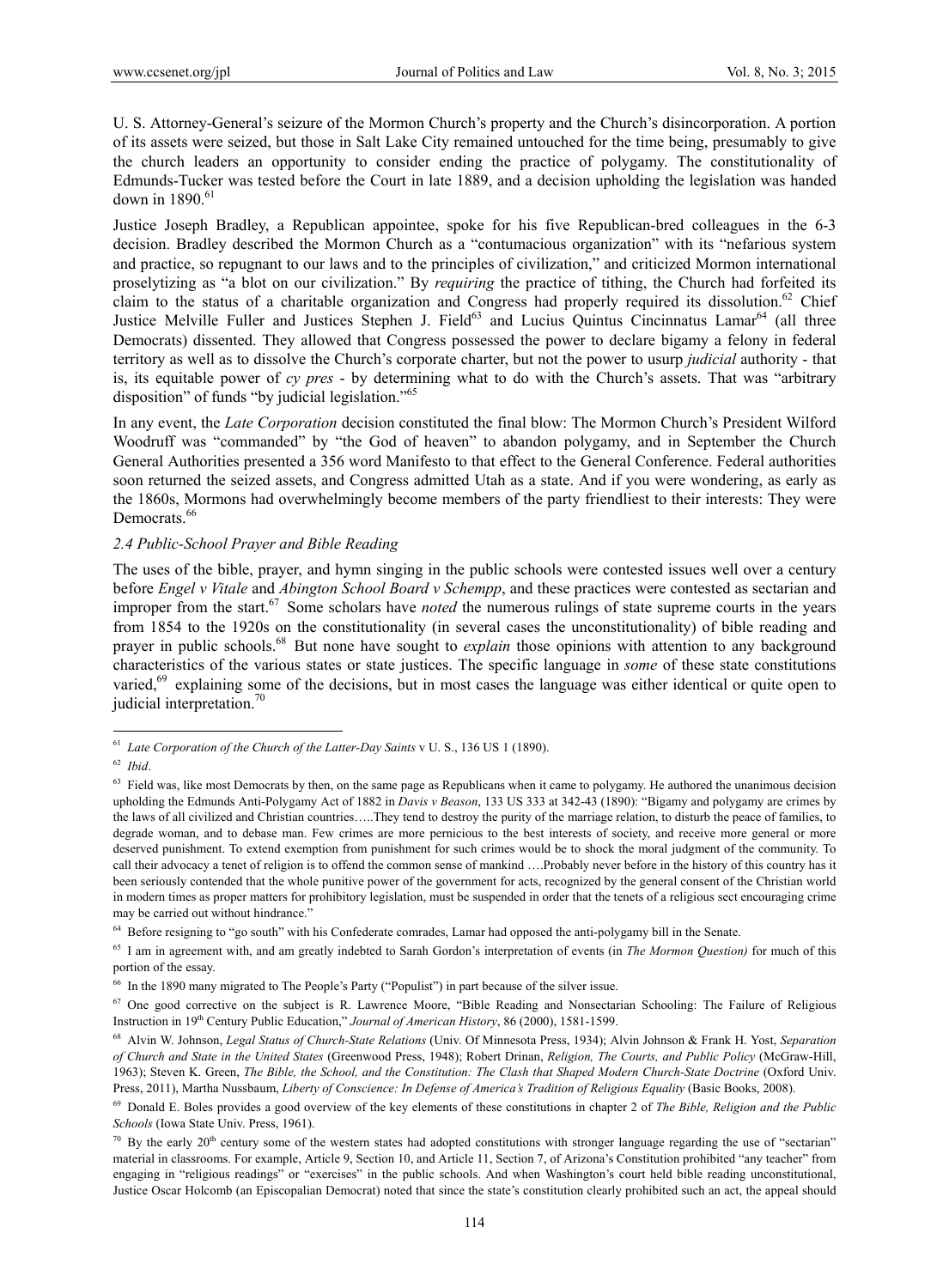My tally of the justices in those state courts that upheld such practices, as well as those that those that declared such practices violated clauses in their states' constitutions, indicates that they tended to be of the same political persuasions as those who wrote the decisions on the "Maine laws" noted above.<sup>71</sup> But there were other, coincidental predictor variables present: the religion of the justices and the percentage of Catholics in the state's population.

Our story began in Massachusetts in the late 1830s with Horace Mann's prescription for public schools. As early as 1826 a Massachusetts statute required that public schools make use of the bible. A Unitarian, Mann found sound moral precepts in the Bible (perhaps Thomas Jefferson's amended version of it). As President of the Massachusetts legislature's Senate in 1836-37, and Secretary of the newly-created state Board of Education in 1837-38, he allowed that its use in the schools was warranted to foster good Christian values in youth, but insisted that its use be non-sectarian. This met with criticism from those wedded to a particular version of that book, as well as the era's Catholics, "free thinkers," old-line "Primitive" Baptists, and, Jews (regarding the "New Testament" portion of it) who sought to keep religion out of the curriculum.<sup>72</sup>

In any event, by midcentury a number of state statutes required that their public schools make use of the *King-James* version of the Bible (with its reference, in the original "dedication," to the Pope as "that man of sin" seeking to keep the populace in "ignorance and darkness"), and several of these statutes mandated school prayer drawn from that Bible as well.73 The Catholic Church in those states bitterly opposed these measures, for the Catholic Douay Bible was at odds with the King-James on several important doctrinal points. This Catholic opposition was greeted head-on by evangelicals. In 1870 the New Jersey Annual Conference of its Methodist Episcopal Church "*Resolved*, That we greatly deprecate the effort which is being made to exclude the Bible from the Public Schools of our land; and that we will do all in our power to defeat the well-defined and wicked design of this "Mother of Harlots."<sup>74</sup>

*Maine* The first case challenging a statute requiring the use of the King James version of the Bible in the public schools played out in 1854 in Maine's Supreme Court. A Jesuit priest had urged the parents of a girl in a public school to challenge the statute before the school board and in the courts. The school board's attorney argued that its use was non-sectarian, but intended to provide moral principles and good Elizabethan English. Justice John Appleton for the court found this use to be benign and within the terms and language of the state's constitution, and added that the court, in any event, was not going let the Pope with his banned-books list tell Maine's governing bodies what they might and might not use in the public schools.<sup>75</sup>

By the 1920s fourteen state courts<sup>76</sup> had upheld the use of the King-James version of the Bible and/or school prayer in their public schools; seven<sup>77</sup> had ruled that such practices violated their state constitutions. Most of the plaintiffs in these cases were Catholic, Jewish, or agnostic parents of school-age children. Those courts sanctioning continued use of these practices noted their agreement with Appleton's views in *Donahoe v Richards* in their opinions; those viewing the practices as sectarian and unconstitutional differed with *Donahoe*. I offer here four more examples of the former, and seven examples of the latter, the first of which was limited to the Cincinnati School Board's practice.

*Ohio* By the 1860s Cincinnati was a city populated by people of many different faiths, and contentious issues

have been dismissed summarily. *Dearle v Frazier*, 102 Wash. 369, 172 Pac 35 at 37 (1918).

 $71$  Not every one of these justice's political affiliations have as yet been determined, and of those whose political affiliation could be identified, there were some exceptions to this general pattern. But the *pattern* is unmistakable.

<sup>72</sup> R. B. Culver, *Horace Mann and Religion in the Massachusetts Public Schools* (Yale Univ. Press, 1929); Steven K. Green, *The 2nd Disestablishment: Church and State in Nineteenth Century America* (Oxford Univ. Press, 2010), 252, 262-63.

<sup>&</sup>lt;sup>73</sup> In addition, there were readers like the McGuffey, that were offensive to Catholic parents: Ruth M. Elson noted that in the mid-19<sup>th</sup> century "no theme in these schoolbooks is more universal than anti-Catholicism." Elson, *Guardians of Tradition: American Schoolbooks of the 19th Century* (Univ. of Nebraska Press, 1964), 53.

<sup>74</sup> Kleppner, *Third Electoral System*, 212-13.

<sup>75</sup> *Donahoe v Richards*, 38 Me 379 at 407 (1854).

<sup>76</sup> Those of Maine, Massachusetts, New York, Pennsylvania, Michigan, Georgia, Iowa, Kentucky, Minnesota, Kansas, Florida, Tennessee, Texas, and Colorado. James Chester, Phillip Carroll & Thomas Burke, *Religion under the State Constitutions* (Brooklyn, N. Y., 1965), 53.

<sup>77</sup> Those of Ohio, Wisconsin, Illinois, Nebraska, South Dakota, Louisiana, and Washington. The South Dakota case, *State ex rel. Finger v Weedman*, 55 SD 343, 226 NW 348 (1929), was limited to whether a (Catholic) student who refused to attend daily bible readings could be expelled from school. The court held that action to be "an unconstitutional infringement of religious liberty," but limited its mandate to a grant to the parents of a writ of mandamus requiring the school board to permit the student to return to school and be excused from the bible readings. The dissenting chief justice cited *Donahoe*.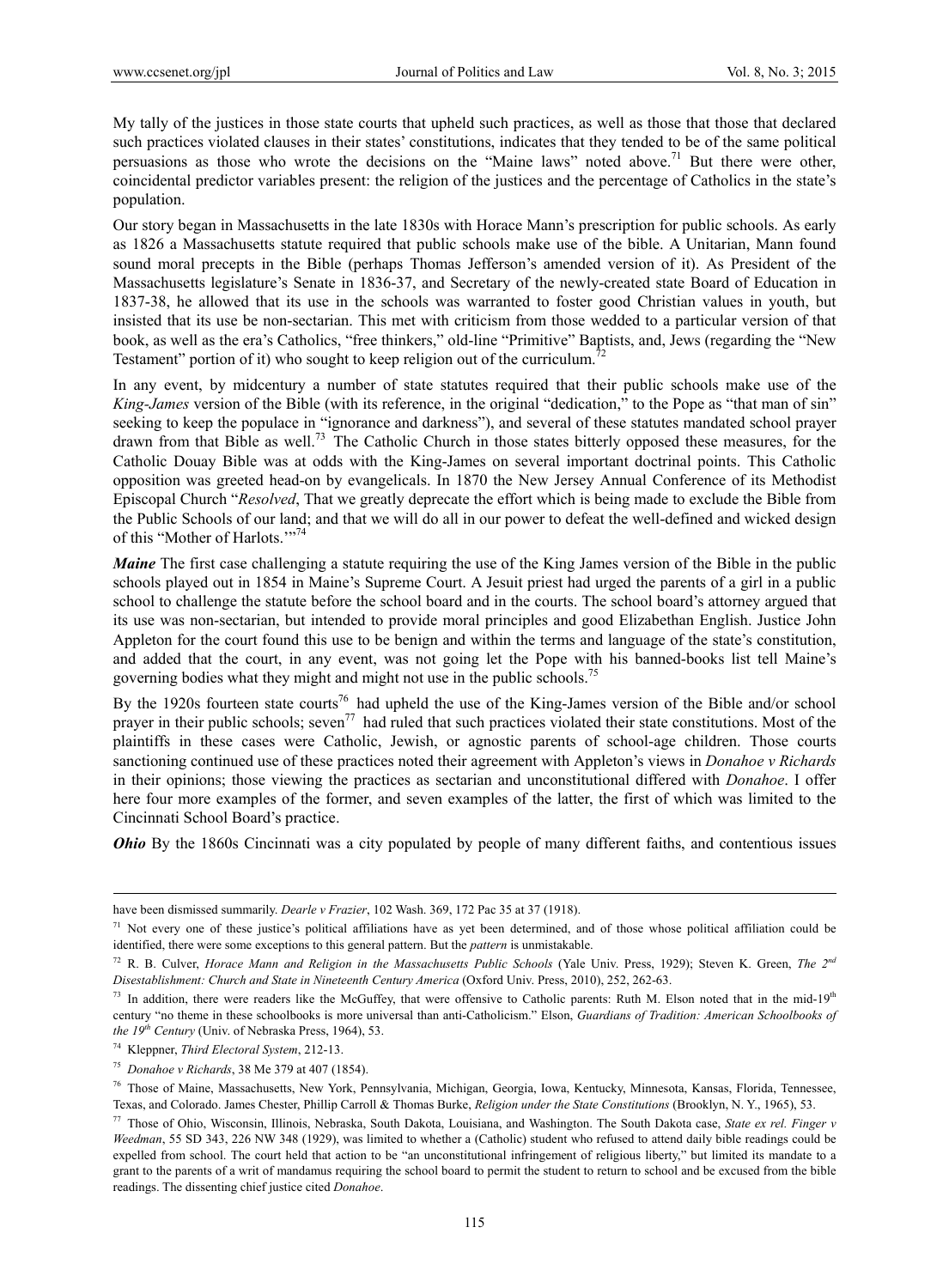$\overline{a}$ 

were being fought out between Catholics and Protestants over the proper role of the public schools.<sup>78</sup> In 1869 the city's school board, by then reflecting Cincinnati's religious diversity, voted 22 to  $16^{79}$  to exclude bible reading, hymns, and "the reading of religious books" from the classrooms, in part to lure back into the public schools the over 13,000 Catholic students in parochial schools (the public school system population numbered 19,000). Unitarian minister Thomas Vickers, a school board member, voted for the resolution and organized a rally in its support along with the city's two rabbis and other supporters on September 26, 1869.

Evangelicals were outraged. A committee of opponents calling themselves "Friends of the Bible" held a rally to protest the resolution two days later. The Methodist *Christian Advocate* maintained that the school board's action (which had included a Catholic member's proposal to bring the Catholic schools into the public system) was "Romanist policy," seeking "the overthrow, the abolition, of the whole American scheme of Common School Education."<sup>80</sup> Thirty-seven evangelical Protestants, recruited by the Friends of the Bible committee, sued.

In late November the area's three judge Superior Court heard arguments for several days, considered its response, and two months later held, by 2 to 1, that the board had acted in violation of the law and that "the Holy Scriptures" were appropriate in the classroom. Judge Marcellus Hagans, a Methodist and founder of the city's Sunday School Union, held the board's action violated the state's constitutional declaration that "religion, morality and knowledge are essential to good government," and that the board's action had "cut off the instrumentality by which those essentials to good government are cultivated." Bellamy Storer, another Methodist, noted that Christianity was "the prevailing religion in the State." But Judge Alphonso Taft's elaborate dissent maintained that government in religious matters "is neutral, and while protecting all [religions], it prefers none, and it *disparages* none." He differed with Judge Hagans over the meaning of the passage of the state constitution Hagans had cited; "When the [state's] Bill of Rights says 'religion, morality and knowledge being essential to good government,'" it did not mean "the Protestant Christian religion. That would be a preference, which the same section expressly disclaims, and emphatically forbids." Taft added that the use of the King-James Bible and the hymns and prayers at issue were clearly offensive to Jews, Catholics and agnostics, and, as such, he held that their use was an unconstitutional preference of one religion over another. To hold "that Protestants are entitled to have their mode of worship and their bible used in the public schools is to hold to the union of Church and State," a position "offensive to Catholics and Jews."81 Judge Taft, a Unitarian whose minister was almost certainly Thomas Vickers, was remembered by his Unitarian sons William Howard Taft and Horace Dutton Taft and his daughter-in-law Helen Taft as "lovable" because of his "wide tolerance" and "a strangely understanding sympathy for everybody." <sup>82</sup>

The School Board appealed to the Ohio Supreme Court, which unanimously agreed with Taft that religious sectarian instruction should be "outside the true and legitimate province of government." Justice John Welch held for the court that governing bodies in Ohio had no right to spend taxpayer money to support religious instruction, "the very essence of tyranny" and "the first step in the direction of an 'establishment of religion'." Each "sect" should "give its own instructions" elsewhere than in the public schools. Welch preferred "the doctrine of the Seventh Section of our own Bill of Rights, which I summarize in two words by calling it the doctrine of 'hands off'.' Let the state not only keep its own hands off, but let it also see to it that religious sects keep their hands off each other.<sup>383</sup> Welch added this observation:

United with government, religion never rises above the merest superstition; united with religion, government never rises above the merest despotism; and all history shows us that the more widely and

<sup>&</sup>lt;sup>78</sup> See Stephan Brumberg, "The Cincinnati Bible War (1869-73) and its Impact on the Education of the City's Protestants, Catholics and Jews," *Hebrew Union College Journal* 54 (April 2004), 11-46; Steven K. Green, *The Bible, the School, and the Constitution: The Clash that Shaped Modern Church-State Doctrine* (Oxford Univ. Press, 2011), 115; and Michael Perko, "The Building up of Zion: Religion and Education in 19th Century Cincinnati," *Cincinnati Historical Society Bulletin* 38 (Summer 1980), 96-114.

<sup>79</sup> All 10 Catholic board members voted "yes"; 1 of the 2 Jewish members voted "yes"; and 11 of the 26 Protestant members voted "yes."

<sup>80 &</sup>quot;The Bible in Schools*," Christian Advocate*, Nov. 18, 1869, p. 364, noted in Steven Green, *The Second Disestablishment: Church and State in Nineteenth Century America* (Oxford Univ. Press, 2010), "The School Question," 276-78.

<sup>81</sup> Robert G. McCloskey, ed., The Bible in the Public Schools: Arguments in the Case of John D. Minor, et al., versus The Board of Education of the City of Cincinnati, et al. (Cincinnati: Robert Clarke & Co., 1870) (New York, DeCapo Press, 1964), x-xi, 357-416.See Stephan Brumberg, "The Cincinnati Bible War (1869-73) and its Impact on the Education of the City's Protestants, Catholics and Jews," *Hebrew Union College Journal* 54 (April 2004), 11-46; Steven K. Green, *The Bible, the School, and the Constitution: The Clash that Shaped Modern Church-State Doctrine* (Oxford Univ. Press, 2011), 115; and Michael Perko, "The Building up of Zion: Religion and Education in 19th Century Cincinnati," *Cincinnati Historical Society Bulletin* 38 (Summer 1980), 96-114.

<sup>82</sup> Noted in Jonathan Lurie's biography, William Howard Taft: The Travails of a Progressive Conservative (Cambridge Univ. Press, 2012), 4.

<sup>&</sup>lt;sup>83</sup> *Board of Education v Minor*, 23 Ohio State 211 at 240, 250 (1872). Welch's "hands off" remark was reiterated in the dissenting opinion of Justice Joseph B. Moore in *Pfeiffer v Board of Education*, 77 NW 250 (Michigan, 1898).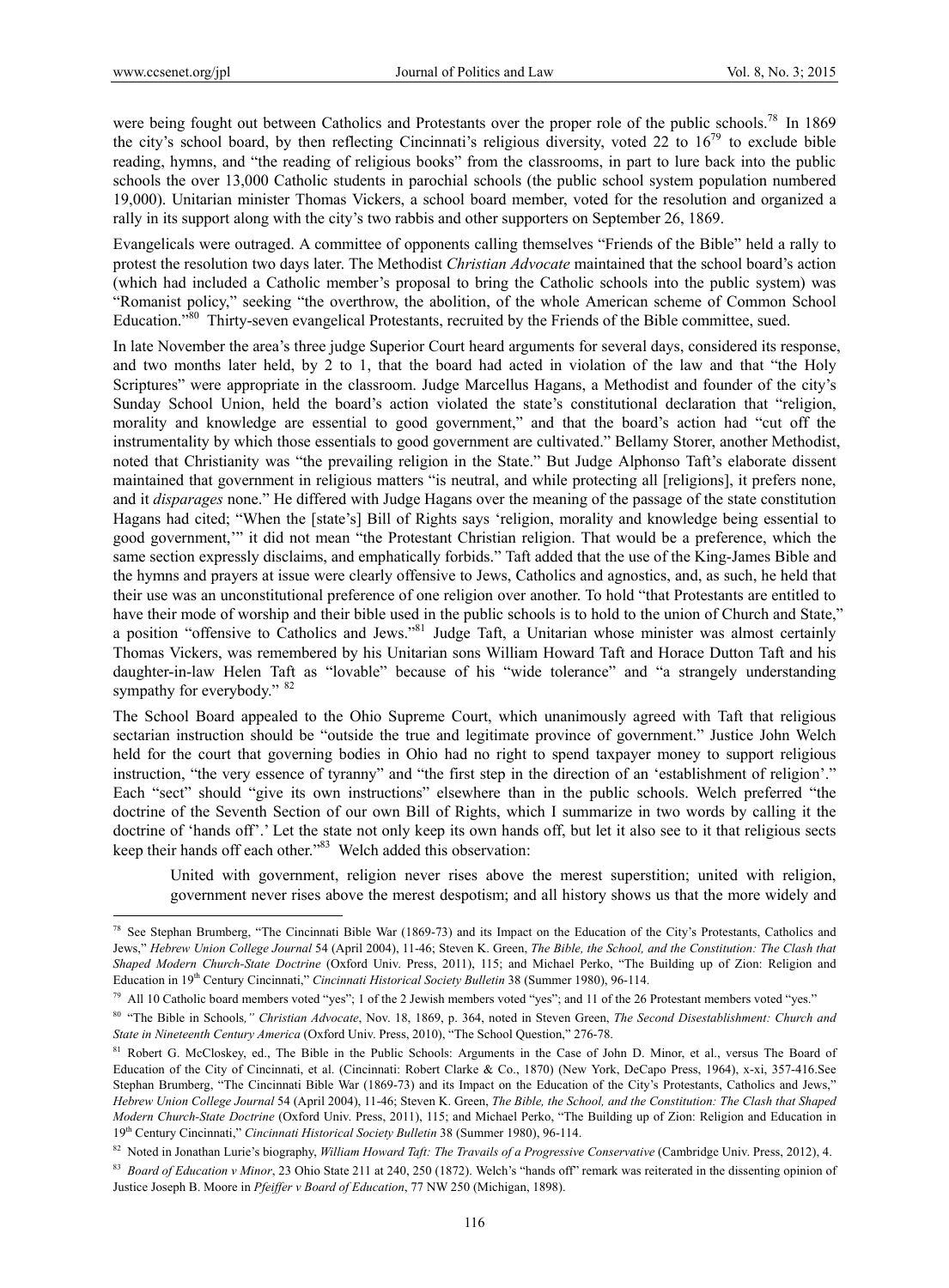completely separated; the better it is for both.

Rutherford B. Hayes, Republican and Methodist from Cincinnati, campaigned successfully in 1875 for Governor of Ohio (a post he had held twice in the past) as a friend of the use of the King-James Bible in the public schools. As such, he excoriated Taft's views, as he would when campaigning as the Republican nominee in 1876 for the Presidency: "The proposition to banish the Bible from the schools," constituted "a blow" to "good government," since it prevented the schools from providing the "religion and morality" noted in the state constitution. It was thus "idle to urge that there will be 'religion and morality' without the Bible."<sup>84</sup>

Possibly inspired by the Ohio Court's embracing of Judge Taft's dissenting argument, three Protestant denominations developed dissenting voices of their own about the issue. While Presbyterian leadership continued to defend its use, leading Congregationalist, northern Baptist, and northern Methodist journals broke with their co-religionists in embracing the view taken by Taft in the *Minor* case. The voice of northern Baptists, *The Baptist Quarterly,* could see "no good and sufficient reason why the state should furnish to all people anything more than the rudiments of education." Similarly, Daniel Curry, editor of the northern Methodist *Christian Advocate,* a journal that had been critical of the *Minor* decision, now opined that bible reading, hymns and prayer were "outside the specific designs of the public school" and should not be "enforced against the protest of a minority….The inexorable logic of our whole American system of non-ecclesiastical politics requires that our public schools shall be secular and not religious."85 This may explain the presence thereafter of some Methodist, Baptist and Congregationalist justices in the ranks of those following Taft's lead.

*Wisconsin* In 1889 a number of Catholic parents sought a writ of mandamus to direct the school board of Edgerton to halt the reading of the King-James Bible in the public schools. Their attorney cited a state statute that "no textbooks shall be permitted in any free public schools which would have a tendency to inculcate sectarian ideas." <sup>86</sup> The district court's decision was appealed, and the high court of Wisconsin, speaking unanimously through Chief Justice William Penn Lyon, a Methodist (of Quaker heritage, as his name suggests), granted the writ. He noted that the court had taken "judicial notice" of the many immigrants to Wisconsin from Germany and Ireland, "among them…many Catholics and Jews." Lyon held the King-James Bible to be sectarian, and referred to both the state statute and to the virtually identical language in Article I, Section 18, of the state constitution. He maintained that the court was free to differ with the prior decisions of other state courts on the subject because this passage was "the first" of its kind in a state constitution to "expressly" prohibit such use of a religious object with sectarian characteristics. Explaining what he meant by this, Lyon asked, rhetorically, "is it unreasonable to say that the child of the Jew or Catholic, Unitarian or Universalist, or Quaker should not be compelled to listen to the…reading of passages of scripture which are accepted by others as giving the lie to the religious faith and belief of their parents and themselves?" Moreover, he held that the statutory granting of permission for a student unwilling to participate in such bible reading might be excused from the classroom was discriminatory and void: "From that moment the excluded pupil loses caste with his fellows, and is liable to be regarded with aversion, and subjected to reproach and insult."<sup>8</sup>

Justice John B. Cassoday, a Congregationalist who had successfully championed the right of women to practice law in Wisconsin.<sup>88</sup> wrote a strongly worded concurring opinion, as did Justice Harlow Orton, both of whose grandfathers had been Baptist ministers. (Many Baptists were followers of the views of the  $17<sup>th</sup>$  century Baptist Governor of the colony of Rhode Island, Roger Williams, who favored the separation of Church and State.). Orton maintained that state entities, such as public schools, should avoid "all possible connection or alliance with any and all religions...and with everything of a religious character or appertaining to religion." The King James version of the Bible was "a source of religious and sectarian strife," and "hostile to the belief of many who are taxed to support the common schools, and who have equal rights and privileges in them."<sup>89</sup>

<sup>84</sup> Quoted in Francis Abbot's *The Index: A Weekly Paper Devoted to Free Religion*, Sept. 7, 1876, 426.m

In 1925 the Republican-dominated Ohio legislature passed a bill requiring the use of the Bible in the public schools. The bill was vetoed by Catholic and Democratic Governor A. Victor Donahey. Donald E. Boles, *The Bible, Religion, and the Public Schools* (Iowa State University Press, 1961), 41, 238.

<sup>85 &</sup>quot;The State and Religion," *The Baptist Quarterly*, Jan. 1874, 77; "The Public Schools and the Churches," *Christian Advocate*, Dec. 2, 1875, 380; both cited in Steven Green's *The Bible, the School and the Constitution*, 191-92.

<sup>86</sup> Wis. Laws, 1883, Ch. 251, Sec. 3.

<sup>87</sup> *State ex rel. Weiss v District Board of Edgerton,* 76 Wis. 177, 44NW 967, 30 American Law Register 286 at 301-303 (1890).

<sup>88</sup> Catherine B. Cleary, *Lavinia Goodell: First Woman Lawyer in Wisconsin*, 74 Wis. Mag. Hist. 243, 245 (1991); James Carper & Thomas C. Hunt, *The Dissenting Tradition in American Education* (Peter Lang, 2007), 137.

<sup>89</sup> *Weiss*, 30 American Law Register 286 at 310 (Cassoday), 318-320 (Orton).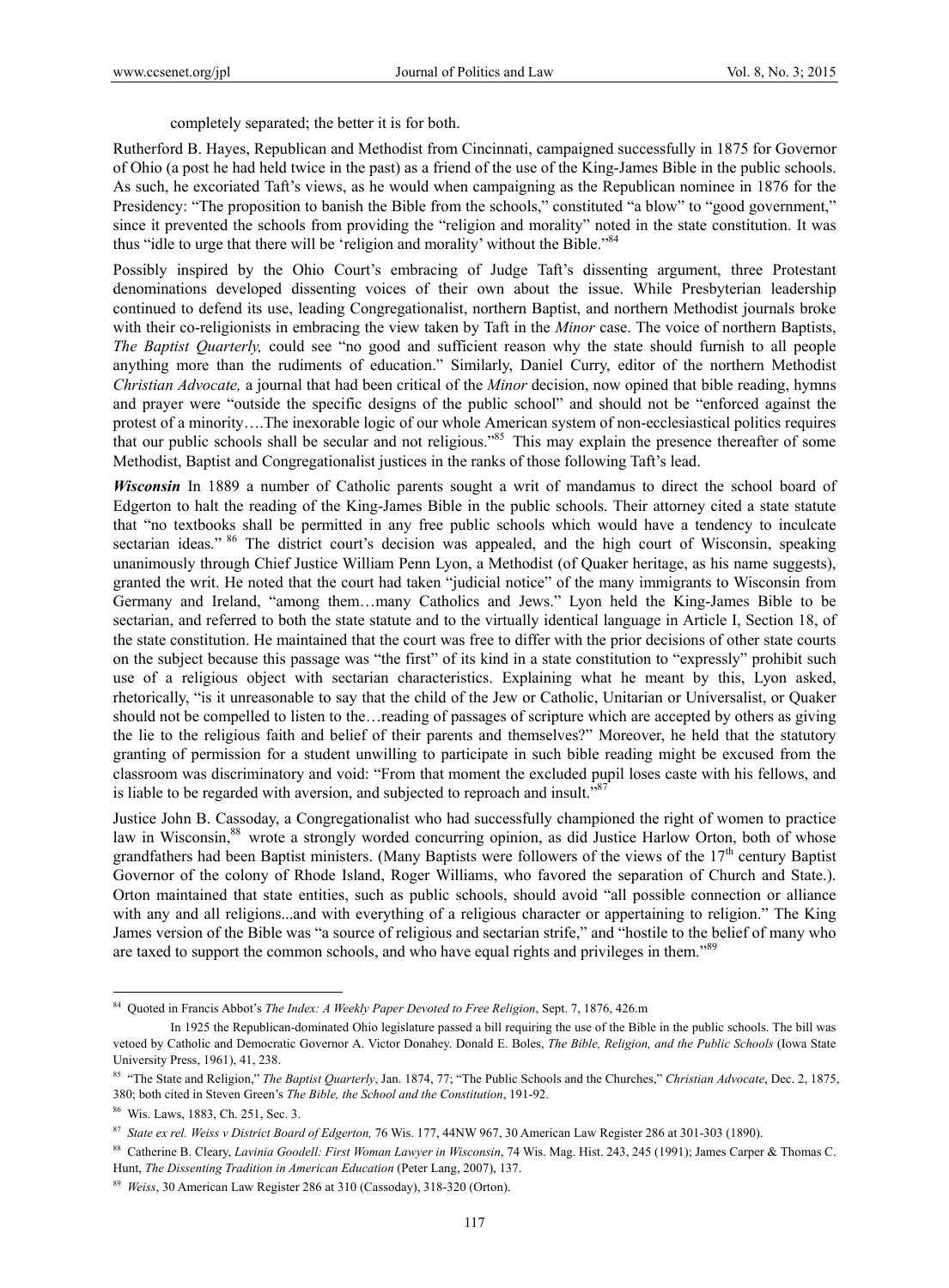The *Weiss* decision was condemned at a resolution of the Northern Methodist Church three weeks after it was handed down. *Weiss* was "un-American and pagan," and "a menace to the perpetuity of our institutions." A month later a Presbyterian conference adopted a resolution also condemning *Weiss*. But by 1890 there were Congregationalist (and Baptist) ministers who agreed with the views expressed in *Weiss*. 90

#### **3. Wisconsin's Bennett Law**

The *Weiss* case was playing out in a larger, deeply related context: In April 1889 the Wisconsin legislature passed a bill that Republican Governor William Hoard, a Methodist lay-minister, had sought in his annual Message to the legislature. The statute came to be known as "the Bennett law," after Republican assemblyman Michael Bennett who had introduced the bill. It required twelve weeks attendance at a school for children between the ages of seven and fourteen "in the…[school] district in which he resides," such instruction in "reading, writing, arithmetic and United States history" to be "in the English language," and authorized the local school board to fine parents for noncompliance.

By 1890 some 37% of Wisconsin's population had indeed hailed from Germany, as Justice Lyon had observed – that is, the state census of 1890 indicated that 37% of the population were either born in Germany or had at least one parent born there. Still others in the population hailed from the German-speaking part of Austria-Hungary, and 7% hailed from Ireland.<sup>91</sup> Both Catholic and Lutheran Germans in Wisconsin created their own private parochial schools, as they sought to raise their children in their native language. Moreover, as John Martin Henni, Archbishop of Milwaukee put it, Catholics felt attendance in the public schools "generally results in the ruin of the tender soul." 92

Wisconsin's Lutheran leadership soon met and objected to the Bennett Law, and both the Milwaukee *Catholic Citizen* and the state's three (German and Austrian) Catholic bishops criticized it as well. The bishops' "Manifesto" of March 13, 1890, declared that "after calm and careful study of the Bennett law we hold that it interferes with the rights of the church and of parents" in that its real intent was "to bring our parochial and private schools under the control of the state….and…gradually to destroy the parochial school system."<sup>93</sup> In April of that year George Peck, a Democratic opponent of the Bennett Law, was overwhelmingly elected Mayor of Milwaukee. The *Madison Democrat* viewed the statewide defeat of Republican candidates on their and their newsprint supporters having "Blained" the law (a reference to the failed "Blaine Amendment" of 1876, of which more below). The German language Wisconsin paper, *Der Herold*, declared the Democratic sweep as the "united opposition to attempts to create by legislative enactment a permanent conflict between church and state. The Bennett law was the cause of the Republican's defeat," and "the church has rebuked the state in its attempts its rights."94 That summer Christian Koerner, writing for *Germania*, a Lutheran publishing organization, styled the Bennett law "slavery worse than negro slavery" and "warfare against the German language and parochial schools."<sup>95</sup>

In that same summer of 1890 Democrats chose Peck to challenge Hoard for the governorship. Hoard persisted in his support of the Bennett law, asking a meeting of public school teachers sarcastically why "Lutheran and Catholic clergy have suddenly become the only defenders of religion in the land," adding "where were the voices of his potential allies: "German Methodists, Baptists, Presbyterians, Scandinavian [here read Haugean evangelical] Lutherans and all that great body of English-speaking Protestants."96 His call for evangelical assistance proved insufficient: Peck and Democratic legislative candidates won in November, and in early February 1891 the legislature's first action was to send to Governor Peck for engrossment the statutory repeal of the Bennett law.<sup>97</sup>

*Oregon* A similarly intended Oregon statute of 1922 required all children between 8 and 16 to attend public schools (where many of these schools had students read the King James Bible). Oregon, like Wisconsin, had a

<sup>90</sup> The decision was vigorously supported as well in *The New York Times.* See Steven K. Green, *The Second Disestablishment: Church and State in 19th Century America* (Oxford Univ. Press, 2010), 316-17.

<sup>&</sup>lt;sup>91</sup> Reports of the Immigration Commission. Statistical Review of Immigration, 1820-1910. Distribution of Immigrants, 1850-1900, III (Arno press, 1970), 522.

<sup>92</sup>Quoted in Carper & Hunt, *Dissenting Tradition*, 81.

<sup>93</sup> *Ibid*., 89.

<sup>94</sup> Quoted in translation in *The Milwaukee Journal*, April 2, 1890, p. 1.

<sup>&</sup>lt;sup>95</sup> Christian Koerner, *The Bennett Law and the German Protestant Parochial Schools of Wisconsin* (Milwaukee, Germania Publishing Company, 1890), 9-18; cited in Carper & Hunt, *Dissenting Tradition*, 101.

<sup>96</sup> *Milwaukee Sentinel*, April 3, p. 4.

 $97$  Carper & Hunt, 102.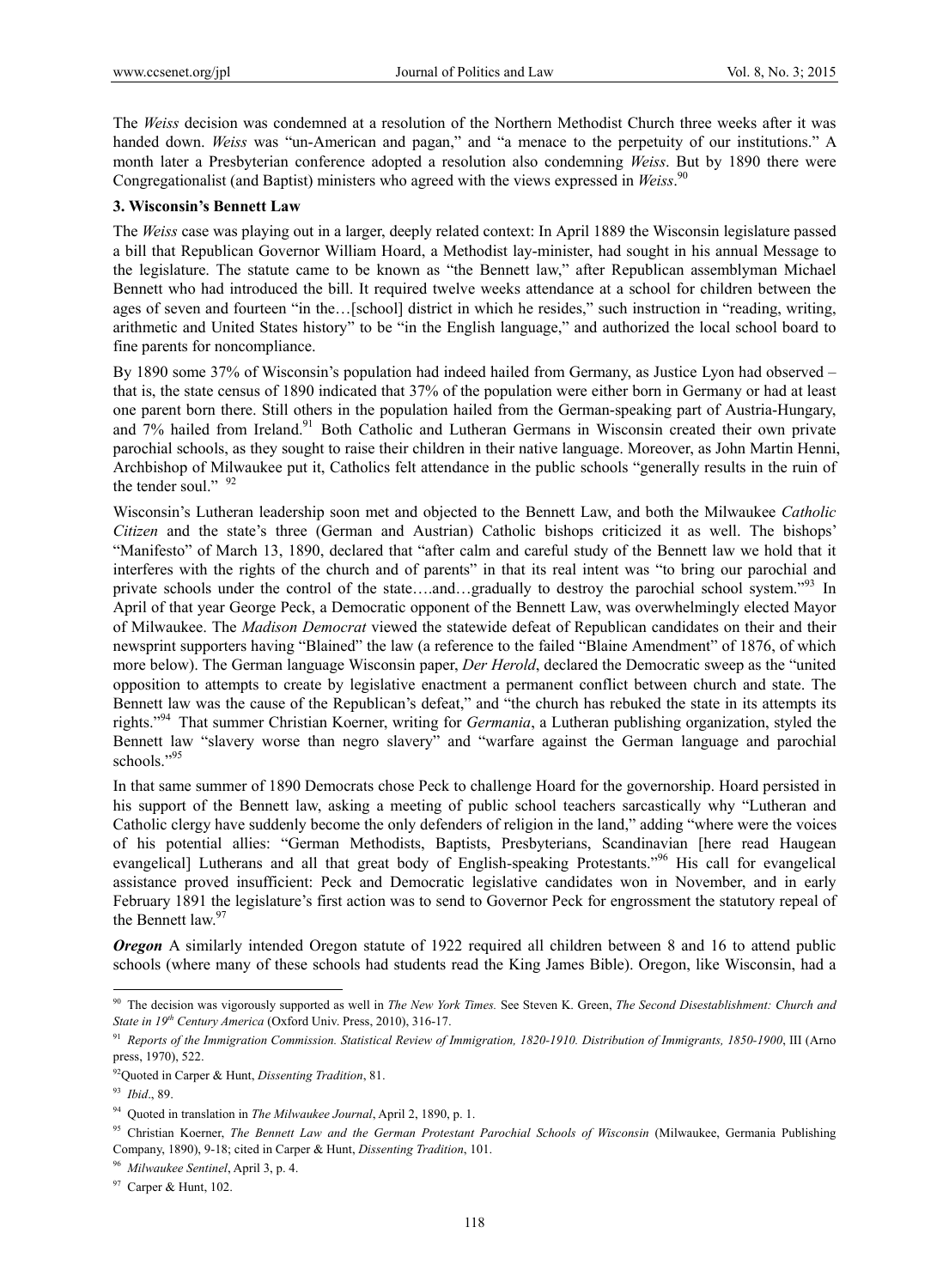large Catholic (albeit a smaller Lutheran) population, and Klansmen joined other anti-German Protestants in seeking to force Catholic and Lutheran parents to submit to the public school curriculum. Catholic Sisters of the Holy Name of Jesus and Mary operated a parochial school that was losing enrolment as a consequence of the law. They joined the directors of the Hill Military Academy, experiencing a similar loss, in challenging the law, but added that they objected to the infringement of the rights of Catholic parents to their liberty of conscience. A three-judge panel federal district court ruled in the plaintiffs' favor. Oregon appealed, and in 1925 the statute was struck down in *Pierce v Society of Sisters*. 98

Writing for the Court, Justice James McReynolds, a Democratic appointee, offered this "liberty of conscience" language *obiter dicta*<sup>99</sup>: "the Act of 1922 unreasonably interferes with the liberty of parents...to direct the education and upbringing of children under their control….The fundamental theory of liberty upon which all governments in this union repose excludes any general power of the State to standardize its children by forcing them to accept instruction form public school teachers only. The child is not the mere creature of the State..."<sup>1</sup>

This case may be said to "close the circle" on our "four cousins-in-law," in that it linked substantive due process issues with bible reading ones.

*Nebraska* Nebraska's high court heard a case in 1902, *State ex rel. Freeman v Scheve et al*., where a teacher had engaged students in bible reading, prayer and hymn singing. With one dissent, the court referred to Article 4, section 1 ("freedom of conscience"), and Article 8, section 8 ("no sectarian instruction"), of the state constitution to hold that requiring readings and recitations from the King James-version of the Bible, as well as prayer and the singing of hymns was constitutionally prohibited in public schools. Justice John H. Ames referred to the centuries-old disputes over the views of Luther, Wycliffe, Tyndale, and the Catholic Douay translations, and drew "direct attention" to Wisconsin's *Weiss* opinion ("that authority") in support of his majority view.<sup>100</sup>

Justice McReynolds makes a second appearance in this unit of our story, as the author of the lead opinion in *Meyer v. Nebraska*. <sup>1</sup> *Meyer* involved a Nebraska law (c. 249, 1919), earnestly called for by the state's Ku Klux Klan, that prohibited the teaching of modern foreign languages before the  $9<sup>th</sup>$  grade in all Nebraska schools, but was not to interfere with religious instruction in those schools. Robert Meyer taught German in a Lutheran school, and was detected by the Hamilton County attorney reading in German during the noon hour to twelve elementary school students from a collection of biblical stories! Convicted under this law, he appealed to the Nebraska courts. In oral argument, his attorney, Arthur Mullen, an Irish Catholic Democratic Party civil liberties attorney, attributed the law to "hatred, national bigotry and racial prejudice engendered by the World War." The state's attorney told the Court that it had been "the ambition of the State to have its entire population 100 per cent American." Mullen failed in his attempt to obtain an injunction against enforcement of the law before Judge Good of the Nebraska district court for Hamilton County. Other Meyer attorneys lost again at the state supreme court level, but Justice Charles Letton bitterly dissented: "It is patent, obvious, and a matter of common knowledge that this restriction was a result of crowd psychology; that it is a product of the passions engendered by the World War." But Meyer secured a hearing before the U.S. Supreme Court, presented by Arthur Mullen.<sup>101</sup> Justice McReynolds observed that "the real issue was the teaching of religion in foreign languages" aimed at the German Lutheran and Catholic schools in Nebraska, in that the English language instructional requirement had the immediate effect of reducing parochial school enrollments. This denied German Catholic and Lutheran parents their freedom of conscience by forcing their children into schools, many of which required the use of the King-James Bible. Mullen recounted that Justice McReynolds asked him in oral argument:

What about the power of the state to require children to attend the public schools? You will admit to that, will you not?

I do not admit that….I deny that a state can, by a majority of the legislature, require me to send my child to the public schools….It is striking down the principle that a parent has control over the education of his child.

Mullen then referred to practices in the Soviet Union:

<sup>&</sup>lt;sup>98</sup> 268 US 510 (1925).

<sup>&</sup>lt;sup>99</sup> "Obiter dicta," because his *ratio decidendi* consisted of holding that the statute violated the substantive due process rights of parochial schools, which had lost enrolments as a consequence of the law. It had "taken" their "property" without due process.

<sup>100</sup>*State ex rel. Freeman v Scheve*, 65 Neb. 853, 91 NW 846 (1902) at 847.

<sup>&</sup>lt;sup>101</sup> Mullen's name does not appear as counsel for the plaintiff in the Supreme Court report of the case, but he was awarded an honorary depress from Creighton University in his home state of Nebraska, which made note of his key role in that case, and if his claim then (and in his autobiography) to having provided oral argument to the Court was untrue, it would have been challenged by William G. Ross in his *Forging New freedoms: Nativism, Education and the Constitution, 1917-1927* (University of Nebraska Press, 1994), where Mullen's account was noted.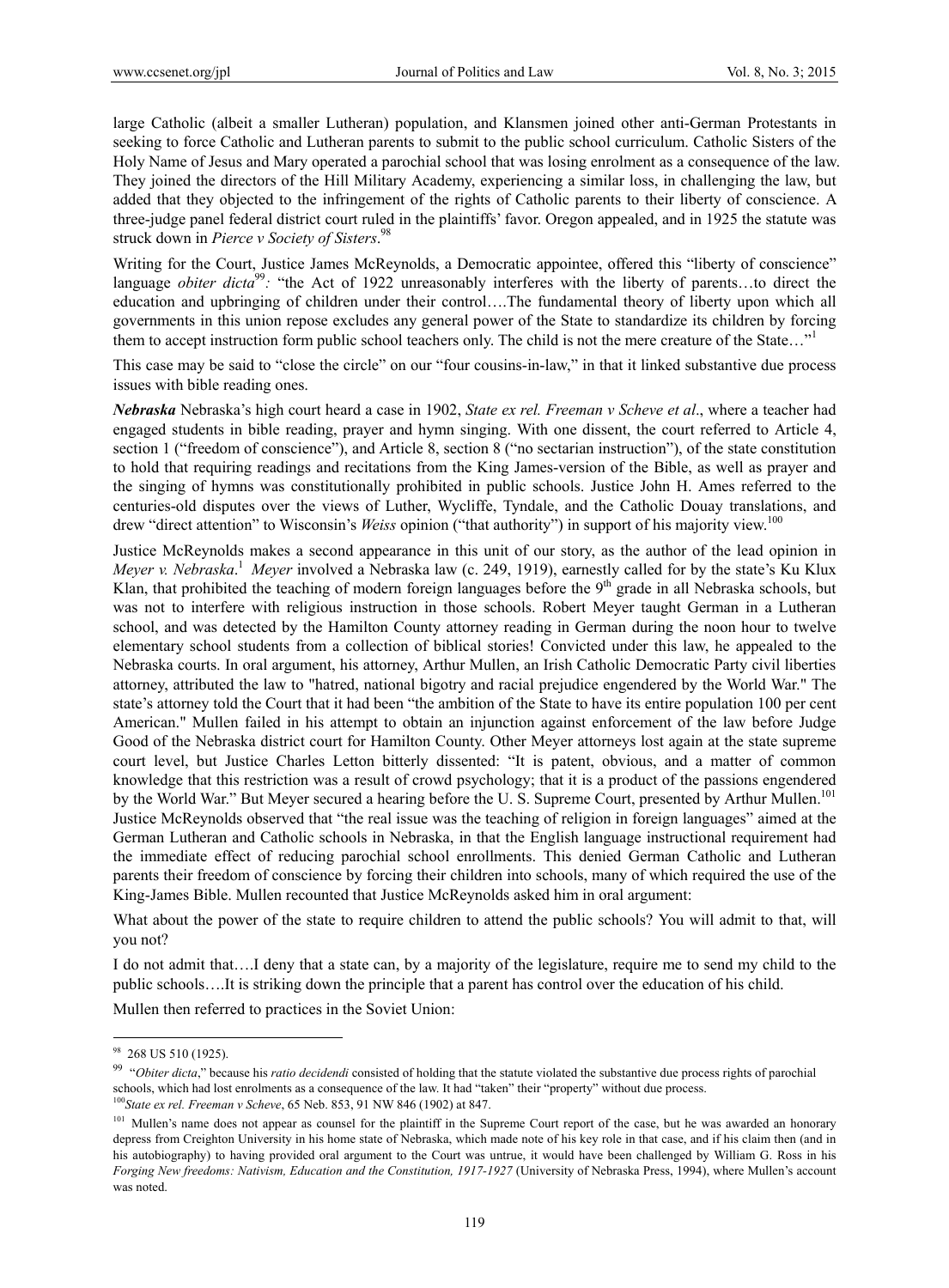In Russia they abolished religious teaching altogether. There are 147 different languages in Russia; and you can not teach religion in any one of them over there.

That may have impressed McReynolds; he wrote the Court's majority opinion that the liberty guaranteed by the Due Process Clause of the Fourteenth Amendment included an individual's right *"*to contract, to engage in any of the common occupations of life, to acquire useful knowledge, to marry, to establish a home and bring up children, to worship God according to the dictates of his conscience, and generally to enjoy privileges, essential to the orderly pursuit of happiness by free men.*"* He was joined in this opinion by Chief Justice William Howard Taft, a Unitarian, Justices Pierce Bulter, a Catholic and Democrat, Louis Brandeis, a Jew and Democrat, and Willis Van Devanter, a Republican. Justice George Sutherland, a Mormon and Republican, dissented.<sup>102</sup>

*Illinois* In 1910 the Illinois high court responded to "taxpayers" and Catholic parents in School District 24 on that school board's requirement that all students stand, assume "a devotional attitude," listen to readings of the King-James Bible, answer questions about the passages read, recite the Lord's prayer, and sing hymns. The court held that such acts of "compulsion to join in any form of worship," violated the state constitution's provision that no unit of the state aid "any church or sectarian purpose." "Prayer is always worship," wrote Justice Frank K. Dunn (a Republican whose party had declined to re-nominate him for judicial reelection in the late 1890s) for the majority, and the practice constituted "religious instruction." Illinois was not "a Protestant state," as the school board had argued. Perhaps "the majority of its people adhere to one or the other of the Protestant denominations," but that had no legal significance, because "the law knows no distinction between the Christian and the Pagan, the Protestant and the Catholic. All are citizens. Their civil rights are precisely equal." Justice John P. Hand dissented, insisting that "Illinois is a Christian state" and its citizens were "a Bible reading people." <sup>103</sup>

*Louisiana* A Louisiana school board had required teachers to open school sessions with bible readings "without note or comment." One Catholic and two Jewish parents sued to halt the practice, citing articles of the Louisiana constitution, which stipulated that "every person has the natural right to worship God according to the dictates of his own conscience," and that "no public tax dollars be spent "in aid of any church, sect, or denomination of religion."<sup>104</sup> In March 1915 the judges of the state's 2<sup>nd</sup> Circuit Court of Appeal certified the record of the case with questions for the state's high court, seeking "instructions." Justice Walter Somerville held for a unanimous court that the practice clearly violated the rights of Jewish taxpayers and was to cease. "Excusing such children on religious grounds…would work a discrimination against those who were excused. The exclusion of a pupil under such circumstances puts him in a class by himself; it subjects him to a religious stigma…" Justice Olivier Provosty's concurring opinion held that the conscience of Catholic taxpayers had been violated as well.<sup>105</sup> Provosty was Catholic, and the population of Catholics in Louisiana outnumbered those of other denominations in the early  $20<sup>th</sup>$  century.<sup>106</sup>

*Washington* Washington's constitution contained articles virtually identical to those of Louisiana's. In 1918 Justice J. Stephen Chadwick, for Washington's supreme court, ruled in *State ex rel. Dearle v Frazier* that the practice by one school board of granting public school credit for the study of the King James version of the Bible violated Article 1, section 11, and Article 9, section 4, of the state's constitution, in that the practice used public funds for sectarian purposes. 107 Chadwick cited *Freeman v Scheve*, the Nebraska decision, extensively, and took issue with the "illogic" of decisions of other state courts that had sanctioned the use of that version of the Bible in public schools.108 Twelve years later that court heard the issue again in *Clithero v Showalter* (1930). Clithero and thirty-six others had petitioned the state board of education to make Bible reading and instruction compulsory in the public schools. When the board declined doing so, the petitioners turned to the high court, which reiterated its view that Article 1, section 11, of the state constitution prohibited such practices and cited *Dearle v Frazier.109*

*Georgia* Members of the school board in Rome, Georgia, questioned whether that city's commission's mandate

<sup>102</sup> See *Meyer v State*, 107 Neb 657, 187 NW 100 at 104 (Letton's dissent) (1922); Mey*er v Nebraska*, 262 US 390 at 399, 400 (1923); and Arthur Mullen, *Western Democrat* (W. Funk, 1940), 214-226.

<sup>103</sup> *People ex rel. Ring v Board of Education of District 24*, 245 Ill. 334, 92 NE 251 (1910).

<sup>&</sup>lt;sup>104</sup> Constitution of Louisiana, Article 1, section 4; Article 4, section 8; and Article 53.

<sup>105</sup> *Herold v Parish Board of School Directors*, 136 La 1034, 68 So 116 (1915).

<sup>106</sup> See fn. 122.

<sup>107</sup> *State ex rel. Dearle v Frazier, Supt. Of Schools, et al*., 102 Wash 369, 173 Pac 35 (1918).

<sup>&</sup>lt;sup>108</sup> Referring especially *State ex rel. Dearle v Frazier, Supt. Of Schools, et al.*, 102 Wash 369, 173 Pac 35 (1918), to the opinion of the Kentucky court, *Hackett v Brooksville Grade School District*, 120 Ky 608, 87 SW 792 (1905).

<sup>109</sup> *Clithero v Showalter*, 159 Wash 519, 293 Pac 1000 (1930).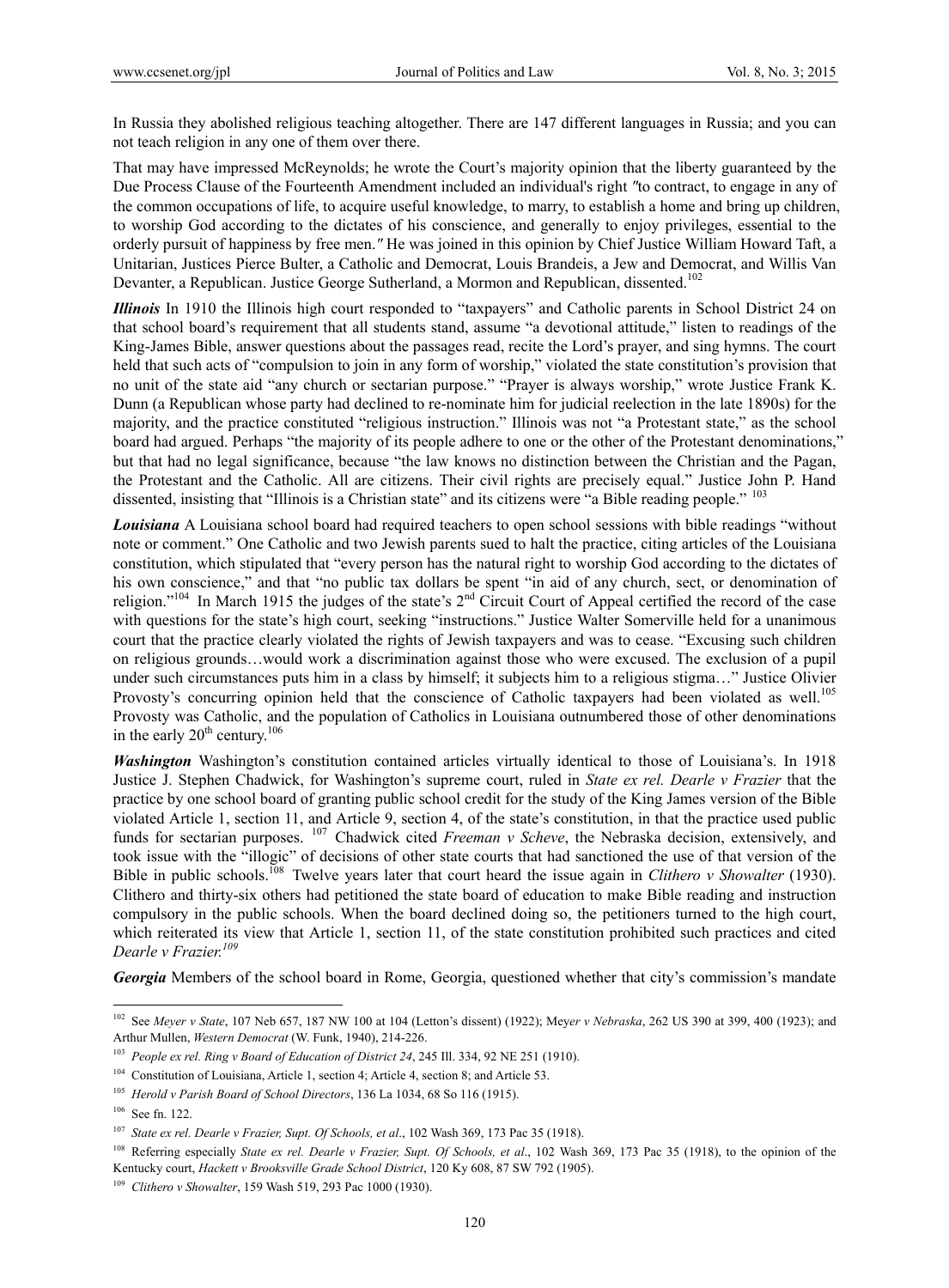that scripture from the King-James Bible be read to students daily by the principal or a teacher, followed by a prayer, "without discussion," was constitutional.110 The court majority was confident of the ordinance's constitutionality, but Justice James K. Hines dissented, maintaining that it broached the "natural and inalienable right of the individual to worship God according to the dictates of his own conscience." Hines regretted that he spoke "without the aid and comfort of a single one of my associates, but being committed with my whole soul to the doctrine of religious freedom, including freedom from molestation in matters of conscience," he quoted from the state's constitution in support of his claim that the ordinance "violates the rights secured by all of the above constitutional provisions; and therefore is unconstitutional and void." He also quoted Roger Williams: "No one should be bound to worship, or to maintain a worship [taxes to an established church] against his own consent." Hines noted that Catholic parents were permitted to request that their child be excused, but argued that "the exemption of certain classes from the operation of an unconstitutional enactment will not save its face." He insisted that the use of the King-James version of the bible "offends and molests the Catholic and Jews" as well as "certain sects of Protestants and deists, atheists, and agnostics." Moral instruction must, in Hines' view be "accomplished by methods keeping Church and State separate...."<sup>111</sup> Hines had been the Populist Party's candidate for Governor of Georgia in 1894. He was a Methodist, but recall that by the 1920s that church was less evangelical in its tenets than it had been in the  $19<sup>th</sup>$  century.

*Minnesota* A school board had been asked by an association of Protestant ministers in the School District of Virginia, Minnesota, to place bibles in every public schoolroom, and to have the superintendent of schools have selections read daily "without comment." The King-James Bible was, as a matter of course, selected and the readings commenced, but with the provision that if a parent or student objected, the student might be excused from the classroom for the duration of the ten-minute reading. Several parents objected and brought suit. A majority of the high court jurists found no fault in the practice. Chief Justice Samuel B. Wilson dissented. He pointed out that in 1895 Minnesota's attorney general had issued a declaratory judgment calling the use of the King-James Bible in the public schools a violation of that state's constitution, and noted that "for more than thirty years" the school districts had restrained from employing it in the classrooms. Wilson regretted that this restraint had ceased, as the school board had violated the state constitutional guarantee to children in those schools (and their parents) that everyone could "worship God according to the dictates of his own conscience." The Board had imposed also a measure of "control or interference with the rights of conscience" that was specifically prohibited in Article I, section 16 and Article VIII, Section 3. Moreover, the chief justice argued that the mere act of excusing a child from the readings "makes him religiously conspicuous. It subjects him to religious stigma." Wilson referred favorably to the neighboring Wisconsin court's *Weiss* decision in the process.<sup>112</sup>

*Colorado* In *People ex rel. Vollmar v Stanley*, the court held that Bible reading was not sectarian, and that the option allowing uncomfortable students to leave the room was perfectly reasonable and lawful: "It is urged that to absent themselves for a religious reason 'subjects the pupils to a religious stigma and places them at a disadvantage.' We cannot agree to that. The shoe is on the other foot. We have known many boys [the year was 1927] to be ridiculed for complying with religious regulations, but never one for neglecting them or absenting himself from them."<sup>113</sup>

Two justices dissented from the court's opinion because they disagreed with the majority's view that its use was *not* to be compulsory. In the dissenting view, no student should be permitted to leave the room! The jurist who authored that, Justice John T. Adams, a Presbyterian, Mason, Republican, and member of the Sons of the American Revolution, had spoken at a meeting of the rabidly anti-Catholic Ku Klux Clan in 1925 and was there lauded as "a great judge and a man of the highest integrity."<sup>114</sup> The concurring dissenter, Justice Greeley W. Whitford, a Republican, Methodist and Mason, had acquired notoriety while the U. S. district attorney for Colorado in securing convictions and jail terms for 15 striking Colorado's miners.<sup>115</sup> Might they be characterized as King-James Bible "hard-liners?"

*South Dakota* My last chronological case, *State ex rel. Finger v Weedman*, 226 NW 348 (SD) (1929), concerned

 $110$  The ordinance allowed students to be excused from these readings with a written request from a parent.

<sup>111</sup> *Wilkerson v City of Rome*, 152 Ga 762 at 785, 786 (1922).

<sup>112</sup> *Kaplan v Independent School District of Virginia*, 171 Minn. 142 at 155-56, 214 NW 18 at 23-24 (1927*).*

<sup>113 81</sup> Colo. 276, 255 P 610 (1927).

<sup>114</sup> F. Swancara, "The Colorado Bible Case," 21 *Lawyer and Banker* 164 (1928).

<sup>&</sup>lt;sup>115</sup> Congressional Serial Set: U. S. 64<sup>th</sup> Congress, 1<sup>st</sup> Session, *Senate Document #415, Final Report... of Commission on Industrial Relations,* Volume 8 (Wash., GPO, 1916), "The Colorado Coal Miner's Strike," p. 7067.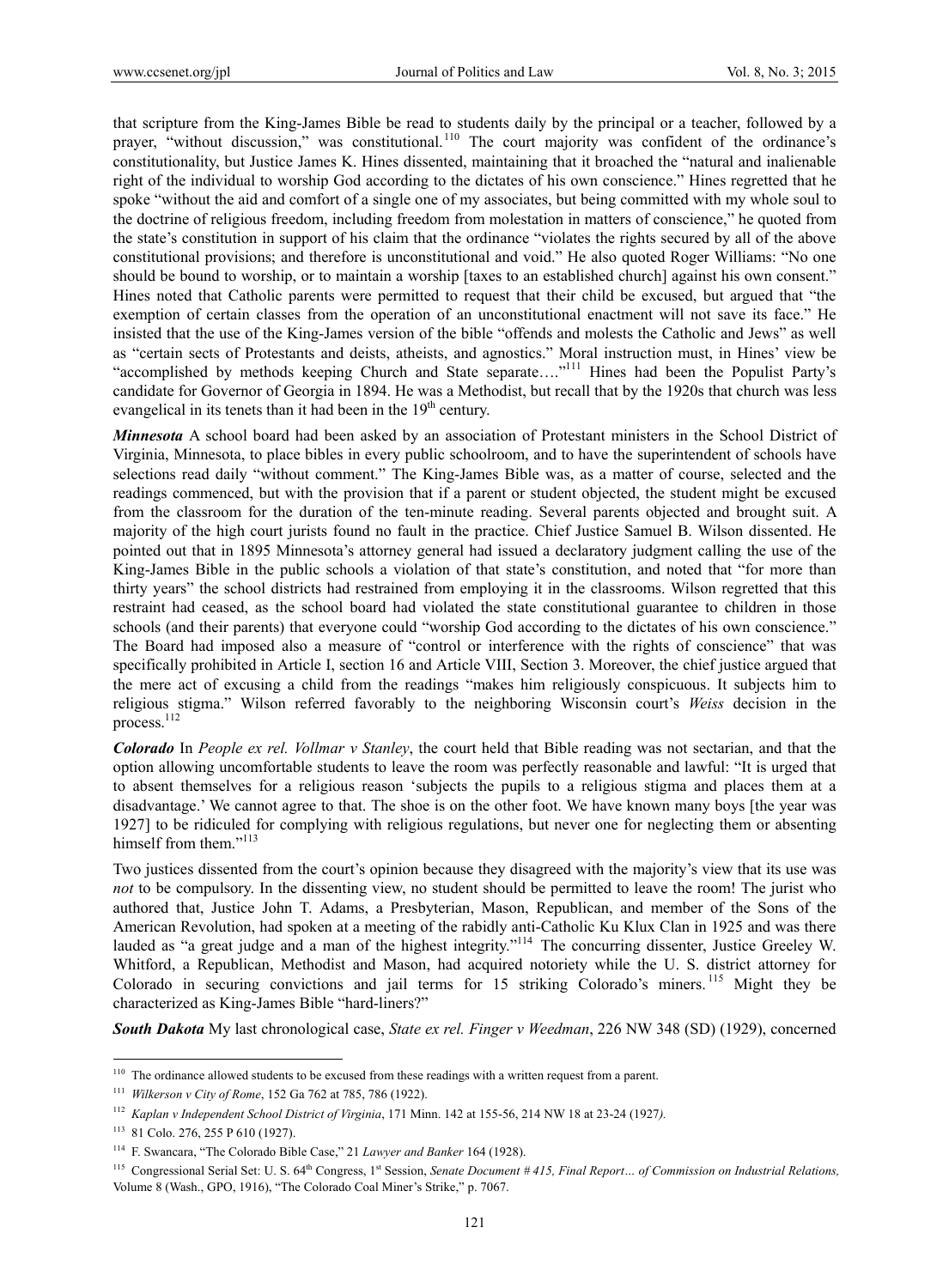a school board rule that all students were required to attend readings of the King-James bible. Catholic parents sued. On appeal from a lower court ruling, the state's supreme court ruled 3 to 2 that while this was "a Christian nation," faith was a private matter, not to be mandated by the state. "We must take judicial notice, Justice Newton Burch, wrote for the majority, "of the character of the Bible and its meaning in this state" (which had a predominately Catholic and Lutheran<sup>116</sup> population). He then quoted from the opinion in the Louisiana case<sup>117</sup>: "To read the Bible for the purpose stated requires that it be read reverently and worshipfully." Burch cited Wisconsin and Nebraska<sup>118</sup> high court language as well, and referred to the South Dakota constitution's "liberty of conscience" clause in holding the parents' liberty of conscience as "the controlling factor" in the court's decision. It reinstated the plaintiff's son in the school and directed the school board to permit children to absent themselves form bible readings. Chief Justice Sherwood dissented bitterly, citing John Appleton's views in *Donahoe v Richards*. 119

All of the jurists upholding these in-school practices whose religion and/or political party affiliation could be identified were evangelical Republicans; most of those who opposed them as sectarian were Baptists, Quakers, Unitarians, or Catholics.<sup>120</sup> And the religious populations that can be identified in several of the states at issue are consistent with the voting patterns just identified. Illinois, Wisconsin, South Dakota, and Nebraska, with large liturgical populations, as well as the state of Louisiana, with an even more significant Catholic population, had state supreme courts that held the King-James Bible and prayer readings to be sectarian and improper. Richard Jensen calculated estimates of the evangelical and liturgical population of those over the age of 10 for the year 1890 in six midwestern states, states where we have seen the issues of public school bible reading and school prayer had been litigated. By 1890 the liturgical population outnumbered the pietistic one in Wisconsin by a wide measure, and were of equal numbers in Illinois and Michigan evangelical church members were in the majority in Indiana, Ohio, and Iowa.<sup>121</sup> And when we examine 1890 US Census data, we can see that the courts in Indiana, Iowa, Kentucky, Tennessee, Florida and Texas, with relatively small Catholic and significant evangelical populations, upheld these practices in their public schools, while those in Illinois, Louisiana, Nebraska, South Dakota, Washington and Wisconsin, each with relatively large Catholic populations, viewed them as unconstitutional.<sup>122</sup> *Not* coincidences.

The number of state courts upholding the constitutionality of bible reading, outnumbered those holding it to violate state constitutions by a margin of two to one between 1854 and 1929. And in the early  $20<sup>th</sup>$  century William T. Harris, the United States Education Commissioner, reported that about three of every four schools in cities of over four thousand inhabitants held bible readers or school prayer or both.<sup>123</sup> However, the issue may have had an impact on other popular school public school texts, the *McGuffey* Reader and the *Barnes Reader*: Only 22% of the 1866 edition of the *McGuffey Reader*, and only 2% of the 1884 edition of the *Barnes Reader* were religious passages, and scholars who have studied such readers point to a steady decline in such religious content throughout the second half of the nineteenth century.<sup>124</sup>

<sup>&</sup>lt;sup>116</sup> Of course many of the state's Lutherans were not confessional German Lutherans but Scandinavian evangelical Lutherans, and many German Lutherans did not object to that version of the bible. And all five members of the court were Republicans. But two of the three majority members, Burch and Campbell, were Freemasons, and the proportion of Democrats and potential objectors to the King-James version of the bible in the state was still very large.

<sup>117</sup> *Herold v Parish Bd*., 136 La 1034, 68 SO 116 (1916).

<sup>118</sup> *State ex rel. Freeman v Scheve*, 65 Neb. 853, 91 NW 846 (1902).

<sup>119</sup> State v Weedman, 226 NW 348 at 349, 354 (1929).

<sup>&</sup>lt;sup>120</sup> Fast forward to 1990: Frank Sorauf detected the religion of the Louisiana Supreme Court justices in a case involving a statute offering state funds for teachers offering "secular" education in parochial schools (*Seegers v Parker*, 256 La. 1039, 241 So. 2<sup>nd</sup> 213 (1970)). The four Protestants on the court struck it down as unconstitutional; the three Catholics on the court voted to uphold it. Sorfauf, *The Wall of Separation: The Constitutional Politics of Church and State* (Princeton Univ. Press, 1976), 222.

<sup>121</sup> Jensen, *Winning of the Midwest*, 87-88.

<sup>&</sup>lt;sup>122</sup> Henry Gannett, U. S. Census Office, "Composition of Church Membership of the States and Territories: 1890." Available online. Google: www.davidrumsey.com/luna/servlet/detail/RUMSEY~8~1~32013~1151361:35--Church-membership,-states-1890-?sort=Pub\_Date%2CPub\_ List\_No\_InitialSort&qvq=w4s:/who/Gannett,+Henry,+1846-1914/what/Statistical+Atlas;q:Country%3D%22United%2BStates%22%2B;sort :Pub\_Date%2CPub\_List\_No\_InitialSort;lc:RUMSEY~8~1&mi=200&trs=438 (accessed April 9, 2015)

Outliers: Maine, Massachusetts, Minnesota, and New York had relatively large Catholic populations in 1890. But the Maine decision was written in 1854, the Minnesota decision in 1927. Moreover, Justices on the Massachusetts Supreme Judicial Court were appointed, not elected.

<sup>&</sup>lt;sup>123</sup> See Richard C. Wylie, *Our System of Public Education: Is it Christian or Secular?* (National Reform Documents, Allegheny City, Pa., 1901*)*, 47

<sup>124</sup> John Westerhoff, *McGuffey and his Readers: Piety, Morality and Education in Nineteenth Century America* (Abington Press, 1978); Richard de Charon and Gerald H. Moeller, "Values expressed in American Children's Readers, 1800-1950," *Journal of Abnormal and Social*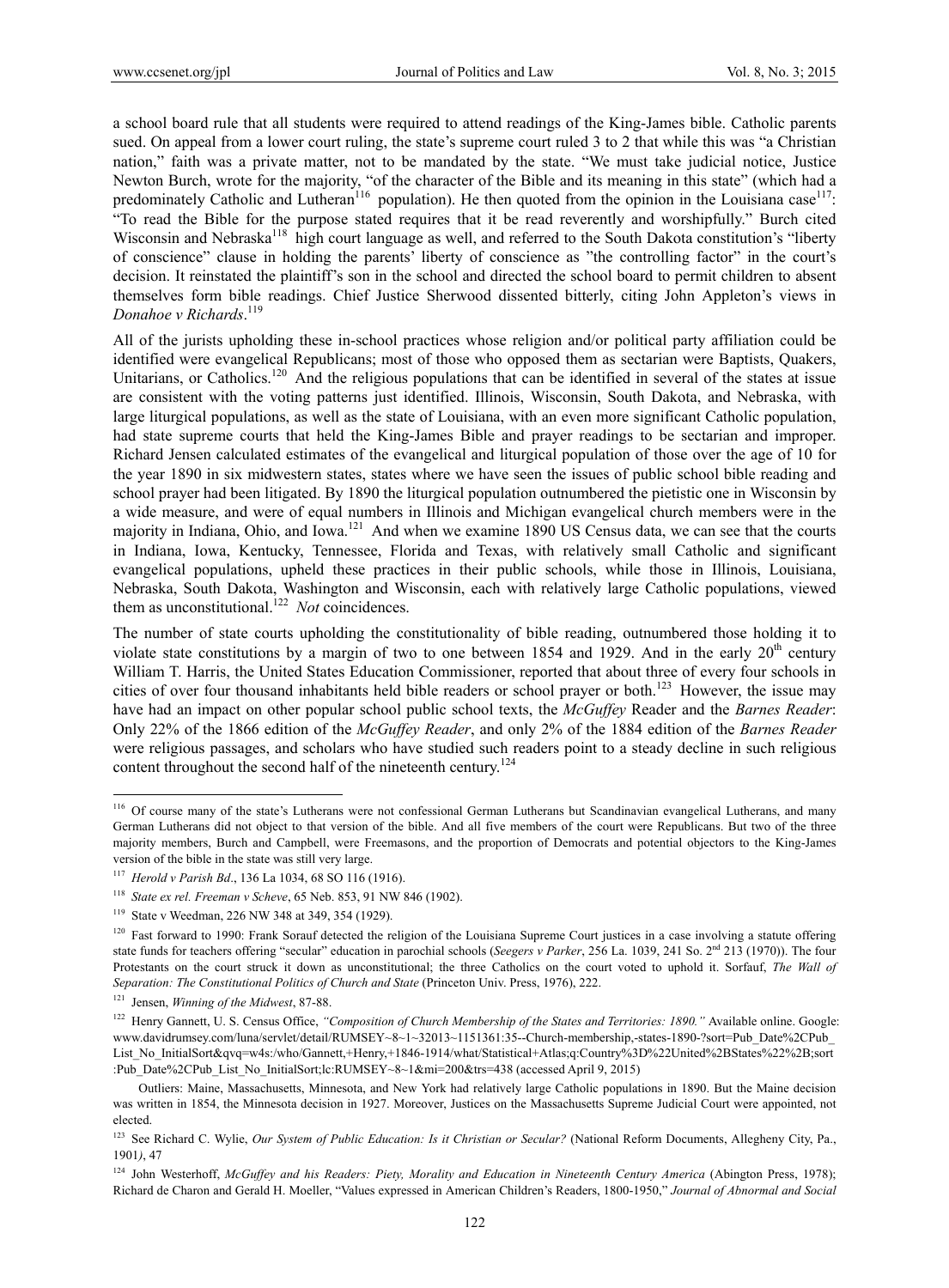#### **4. The Blaine Amendment**

As the Catholic population grew in cities like Boston, Cincinnati and New York, some Catholic prelates called for public funds to support Catholic parochial schools. In the early 1870s several state legislatures (including those of New York, Ohio and Missouri) adopted constitutional amendments barring the use of public funds for "sectarian" (here read "parochial") schools. 125 Liberal Christian and Humanist leaders, led by Francis Ellingwood Abbot, founder of *Index* (a journal dedicated to the separation of Church and State) assailed the idea. Abbot organized a petition to the Congress in 1872 characterizing the notion as one that would "revolutionize the government of the United States and overthrow the great principles of complete religious liberty and the complete separation of Church and State on which it was established by its founders."<sup>126</sup>

By 1875 the Bible issue was joined at the national level in the Congress with a proposed amendment to the Constitution, generally styled "the Blaine Amendment."<sup>127</sup> The idea of such an amendment, designed to bar public funds for parochial schools, was inspired by efforts of evangelical religious leaders, initially led by Presbyterians, organized as the National Reform Association. It was supported by evangelical figures like Supreme Court Justice William Strong, a Republican and devout Presbyterian, and Republican Congressman James G. Blaine. The groundwork was laid in 1875 when Ohio's Republican Governor Rutherford B. Hayes wrote to Blaine, Speaker of the House, on the "secret" power of "the school question" in Republican political plans.128 The two were on the same page as their Republican President, Ulysses S. Grant, who urged veterans of his Army of the Tennessee in late September, 1875, to "encourage free schools, and resolve that not one dollar, appropriated for their support, shall be appropriated to the support of any sectarian schools." He added: "Keep Church and State forever separate,"129 but his primary objective was to prevent Catholic and German Lutheran parochial schools from ever receiving funds intended for public schools.<sup>130</sup> His message to Congress of December 7, 1875, called for an Amendment that would deny public school funds to "any religious sect or denomination."<sup>131</sup>

Blaine's ensuing House proposal forbad "the application of any public funds or property for the benefit of any school or institution under sectarian control." This was clearly aimed at Catholic and Lutheran parochial schools, and was added as a plank in the 1876 Republican Party platform. The Blaine proposal was adopted by the House and sent to the Senate. On August 11 the Senate Judiciary Committee, headed by Republicans, added to the Blaine House language, "This article shall not be construed to prohibit the reading of the Bible in any school or institution…."

The proposed amendment was embraced by Republican senators in the ensuing debate in that chamber, and criticized by Democratic senators who held that the proposal was chiefly aimed at Catholic schools, and would be "distasteful to the conscience of Hebrews and others." Democratic and French-Catholic Senator Lewis V. Bogy of Missouri charged his Republican colleagues with "partisan motives," the identification of the Democratic Party with Catholicism, and defended Catholic criticism of the public schools

for the reason that they were sectarian. Even the very Bible which [is] used in the schools [is] a sectarian book….and being so, there is nothing strange or…remarkable that those who believed in their religion should not willingly sanction their children going where their religion was not only untaught but where they were really taught to believe it was not correct.

Similarly, New Jersey's Democratic Senator Theodore Randolph asked of the added Bible reading language: "Is

*Psychology* (Feb. 1962), 136-142

<sup>&</sup>lt;sup>125</sup> Sister Marie Klinkhamer, ""The Blaine Amendment of 1875: Private Motives for Political Action," 42 *Catholic Historical Review* (1957), 15-30.

<sup>&</sup>lt;sup>126</sup> On Strong see Daniel G. Strong, "Supreme Court Justice William Strong, 1808-1895: Jurisprudence, Christianity and Reform," PhD dissertation, Kent State University, 1985) at 309-312. On Abbot see Phillip Hamburger, *Separation of Church and State* (Harvard University Press, 2002), 289-294.

<sup>&</sup>lt;sup>127</sup> A good introduction to this issue is Steven K. Green, "The Blaine Amendment Reconsidered," 36 American Journal of Legal History 38 (1992).

<sup>&</sup>lt;sup>128</sup> Klinkhamer, at p. 21.

<sup>&</sup>lt;sup>129</sup> "Army of the Tennessee – A Speech by General Grant," *New York Tribune*, Oct. 1, 1875, p. 1.

<sup>&</sup>lt;sup>130</sup> One fine account of this Republican proposal is that of Noah Feldman, "Nonsectarianism Reconsidered," Journal of Law and Politics, 18 (2002), 65-118. Another, with dense explanations of its background and devolution is Steven K. Green, *The Bible, the School and the Constitution: The Clash that Shaped Modern Church-State* Doctrine (Oxford University Press, 2012*)*, chapter 5, where he aptly observed (p. 180): The [Blaine Amendment] episode defies a simple accounting."

<sup>131 &</sup>quot;The President's Message – Reforms for the Centennial Year," *New York Tribune*, Dec. 8, 1875, p. 1.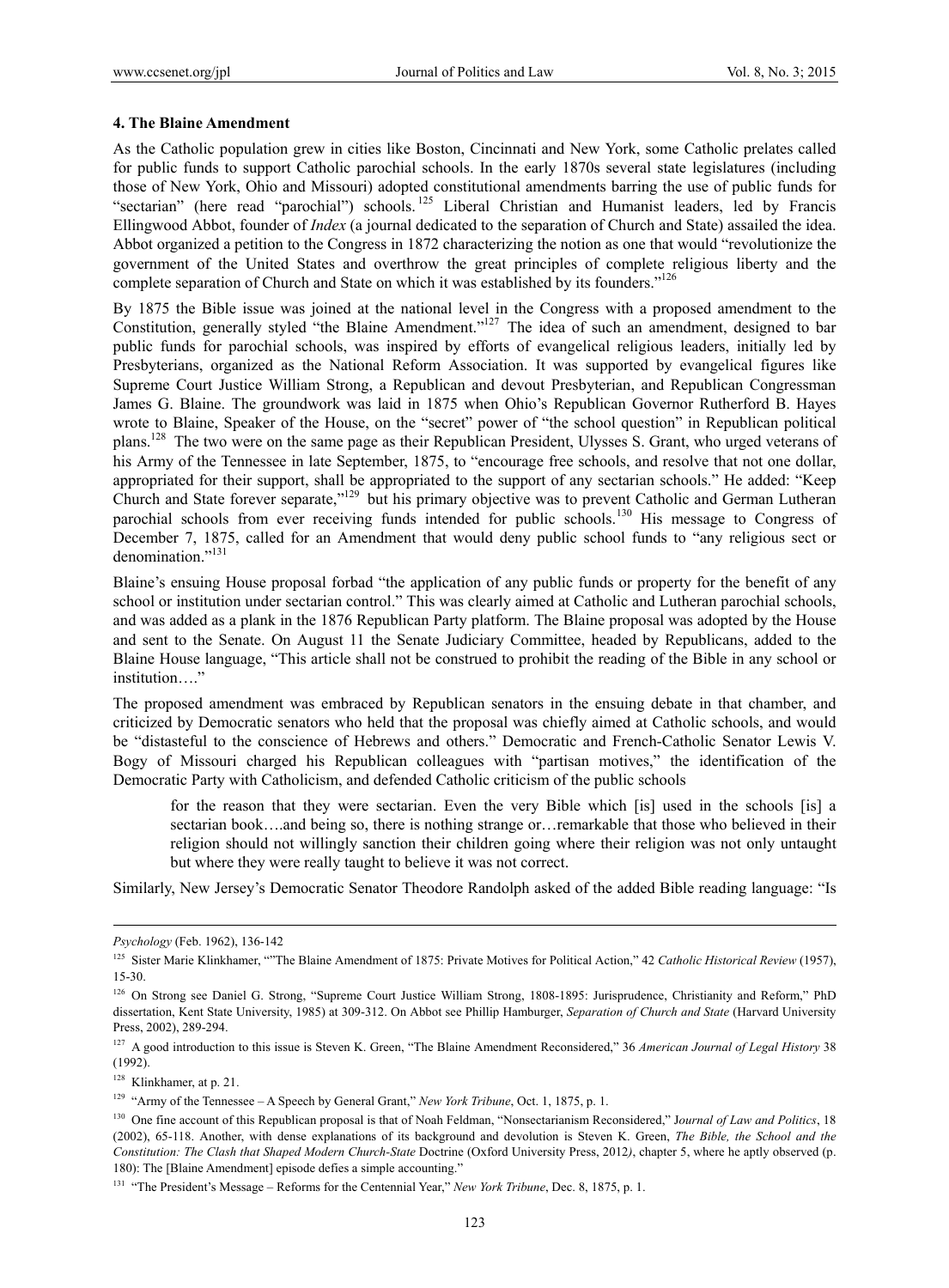not this a flat contradiction; or is the Bible a nonreligious book?"<sup>132</sup>

On August 14, 1876, the Senate voted on the proposed Amendment; 28 Republican senators voted for it; 16 Democratic Senators, against it.<sup>133</sup> The Amendment thus failed to secure the necessary numbers to be sent to the states, but Congress did pass legislation requiring those federal territories seeking statehood in the future to include language in their constitutions insuring that public schools would be "free from sectarian control," a measure again aimed at preventing the funding of parochial schools. Moreover, after the failure of the federal Blaine Amendment, some twenty additional states passed amendments to their state constitutions banning the funding of parochial schools. $^{134}$ 

And that takes us to the U. S. Supreme Court's decisions on school prayer and bible readings.

#### **5.** *Engel* **and** *Schempp*

How might this tale of four "cousins-in-law" help us to understand the U. S. Supreme Court's actions with regard to certain church-state decisions in the 1940s and '50s? In 1940 the Court held in *Cantwell v Connecticut*  $135$  that the Constitution's Establishment of Religion Clause applied to the states. The federal entry into this issue produced two ensuing landmark cases: *Engel* and *Schempp*.

Let's begin with the latter case. In accordance with state law,<sup>136</sup> the Abington School District in Pennsylvania required verses from the bible to be read to and by students at the beginning of every school day. Ellory Schempp, a Unitarian-Universalist, objected, and his father sued the District Board on his behalf, claiming his freedom of conscience had been denied him and that the reading of prayer violated the Establishment Clause of the First Amendment. The district court agreed, and the school district appealed the decision to the Supreme Court. Justice Tom Clark, former Attorney General in the Democratic Truman administration, wrote the majority opinion in *Abington School District* v *Schempp.137* Clark referred to the views of both the "first" American Baptist leader, Roger Williams, and the dissenting opinion of Alphonso Taft in the *Minor* case, in holding that the School District and the Pennsylvania state legislature were acting in violation of Schempp's constitutional rights.

In a concurring opinion Justice William Brennan penned a review of the historical evidence on the subject, but concluded that "a too literal quest for the advice of the Founding Fathers upon the issues of these cases seems to me futile and misdirected." However, he offered an extensive footnote establishing psychological injury to students who suffer ostracism for having been excused from such exercises as bible reading sessions (which brought him to the same conclusion as had the Louisiana Supreme Court in *Herold*, Chief Justice Lyon in his *Weiss* opinion, and Chief Justice Samuel Wilson of the Minnesota Supreme Court in his dissent in *Kaplan*):*<sup>138</sup>*

The excusal provision of [the school board's] operation subjects them to a cruel dilemma. In consequence, even devout children may well avoid claiming their right and simply continue to participate in exercises distasteful to them because of an understandable reluctance to be stigmatized as atheists or nonconformists simply on the basis of their request. Such reluctance to seek exemption seems all the more likely in view of the fact that children are disinclined at this age to step out of line or to flout "peer-group norms. Such is the widely held view of experts who have studied the behaviors and attitudes of children.

Brennan reviewed prior case law, including many of the state cases from the 19<sup>th</sup> and early 20<sup>th</sup> century addressed in this essay,<sup>139</sup> and concluded<sup>140</sup> with a passage of the views of Pennsylvania's mid 19<sup>th</sup> century Chief Justice, Jeremiah Black (a staunch Democrat who had been Democratic President Buchanan's Attorney-General and was baptized by Alexander Campbell, founder of the Disciples of Christ): <sup>141</sup>

<sup>&</sup>lt;sup>132</sup> Congressional Record, IV, pt. 1, (August 14, 1876), 5456, 5589-92; "Memorial Addresses on the Life and Character of Lewis V. Bogy (a senator from Missouri,) delivered in the Senate, January 16 1878 and in the House of Representatives, January 23 1878," pp. 11-12.

<sup>133</sup> Congressional Record, IV (August 14, 1876), Pt. 1, p. 5595.

<sup>134</sup> Feldman, "Nonsectarianism Reconsidered," *supra note 108*, pp. 65, at 96-107 19 sates), 110.; Green, *Bible, School & Constitution*, 233 (21 states). This was in part checked by the Court's *Pierce v Society of Sisters* (268 US 510 (1925) decision which was struck down by an Oregon statute requiring all children between 8 and 16 to attend public schools.

<sup>&</sup>lt;sup>135</sup> 310 US 296 (1940).

<sup>136 24</sup> Pa. Stat. 15-1516, as amended, Pub. Law 1928.

<sup>137</sup> *School District of Abington v Schempp*, 347 US 203 (1963).

<sup>138</sup> Ibid., at 230, 237, 290-93, footnote 3/469. For Lyon's views in *Weiss* see fn. 85; for Wilson's views in *Kaplan* see fn. 106*.*

 $140$  Ibid., p. 305.

<sup>141</sup> From his "Essay on Religious Liberty," in Black, ed., *Essays and Speeches of Jeremiah S. Black* (1886), 53.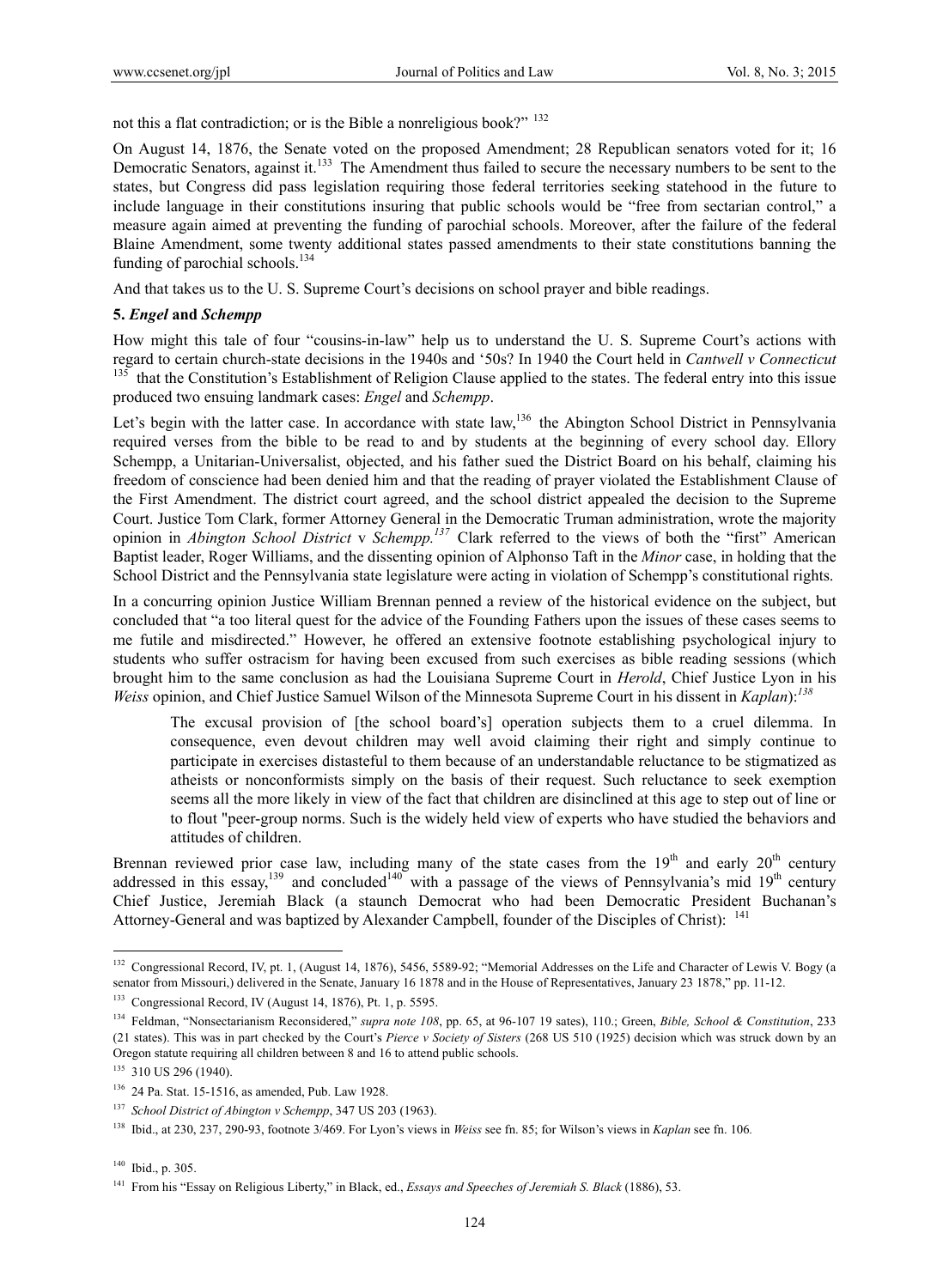The manifest object of the men who framed the institutions of this country, was to have a *State without religion,* and a *Church without politics* -- that is to say, they meant that one should never be used as an engine for any purpose of the other, and that no man's rights in one should be tested by his opinions about the other. As the Church takes no note of men's political differences, so the State looks with equal eye on all the modes of religious faith. . . . Our fathers seem to have been perfectly sincere in their belief that the members of the Church would be more patriotic, and the citizens of the State more religious, by keeping their respective functions entirely separate.

Justice Potter Stewart, a Republican appointee, dissented.

Is it mere coincidence that Brennan was a Democrat and a Catholic, or that Stewart was a Protestant? Perhaps. But given what Phillip Hamburger and Donald Boles have told us of the "separation of church and state" views of nineteenth and twentieth century Baptist leaders142 it is *not* coincidence that Justice Hugo Black, author of the Court's opinion in the first of these cases, *Engel v Vitale*,<sup>143</sup> was a member in his hometown in Alabama of the Primitive Baptist Church (a traditional version of Baptist faith characterized in part by the views of Roger Williams<sup>144</sup>), *and* that he was a member of the five person Southern Baptist Convention's Committee on Public Relations in 1937. A few years after Black left the committee to take his seat on the high court, this Committee recommended that the Convention "enunciate, defend, and extend the historic, traditional Baptist principle of the separation of church and state."<sup>145</sup>

This evidence goes a long way towards explaining Black's language in *Engel* where he wrote for the Court that the union of religion and government "tends to destroy government and denigrate religion," that "it is no part of the business of government to compose official prayers for any group of the American people to recite as part of a religious program carried on by the government, " and that it would "be neither sacrilegious nor antireligious to say that each separate government in this country should stay out of the business of writing or sanctioning official prayers and leave that purely religious function to the people themselves and to those the people choose to look to for religious guidance."<sup>146</sup>

#### **6. Conclusion**

 $\overline{a}$ 

Of course, I have not elaborated on several other issues that evangelical organizations and the Republican Party (and, at times, Democrats in the South) raised and fought against in these same years at the local, state and federal level. These included (alphabetically listed) abortion, birth control, gambling/lottery tickets, obscenity/pornography, prizefighting, and Sabbath Day businesses and mail delivery. Let's limit our attention to these issues in this essay to political activities at the federal level. Gaines Foster was assisted by a number of his students at Louisiana State University in using the Congressional Record to code moral legislation bills introduced in the Congress between 1865 and 1920. The results appear in Table A1.3 in his useful study, *Moral Reconstruction.*147 On every one of these issues (including two that we have already visited: alcohol and polygamy) Republican legislators outnumbered Democratic ones in introducing such legislation, generally by

<sup>&</sup>lt;sup>142</sup> Ranging from the views of Baptist ministers Rollin Neale and Thomas Curtis in the 1850s to Walter Johnson and Joseph Dawson in the 1920s and '30s. Hamburger, *Separation of Church and State* (Harvard Univ. Press, 2002), 282-282-84, 386-89; Boles, *The Bible, Religion and the Public Schools,* 211-13.

<sup>143</sup> *Engel v Vitale*, 370 US 421 (1962).

<sup>&</sup>lt;sup>144</sup> Roger Williams wrote of "a gap in the hedge or wall of Separation between the Garden of the Church and the Wilderness of the word" in *Mr. Cotton's Letter Lately Printed, Examined & Answered* (1644) as well as a similar remark in his *Letter to the Town of Providence* (January 1655).

<sup>145</sup> William W. Barnes, *The Southern Baptist Convention, 1845-1953* (Broadman Press, Nashville, 1954), 299.

<sup>&</sup>lt;sup>146</sup> *Engel v Vitale*, 370 US 421 at 430-36(1962). Black quotes Roger Williams directly in fn. 20 to observations made on p. 435: "What imprudence and indiscretion is it in the most common affaires of Life, to conceive that Emperours, Kings and Rulers of the earth must not only be qualified with politicall and state abilities to make and execute such Civill Lawes which may concerne the common rights, peace and safety (which is worke and businesse, load and burthen enough for the ablest shoulders in the Commonweal) but also furnished with such Spirituall and heavenly abilities to governe the Spirituall and Christian Commonweale . . . ." Similarly, in his dissent in *Zorach v Clauson*  343 US 306 at 319-320 (1952) Black wrote that the best policy "is by wholly isolating the state from the religious sphere and compelling it to be completely neutral…. State help to religion injects political and party prejudices into a holy field. It too often substitutes force for prayer, hate for love, and persecution for persuasion. Government should not be allowed, under cover of the soft euphemism of 'cooperation,' to steal into the sacred area of religious choice."

Sandy Levinson has speculated on the subject: ("It is possible that the methods of religious interpretation that [Black] learned as a child (the Clay County Primitive Baptist Church) influenced his constitutional methodology as a justice") in "The Constitution in American Civil Religion," *The Supreme Court Review* 1979, 123 at 133 in footnote 41.

<sup>&</sup>lt;sup>147</sup> Foster, *Moral Reconstruction: Christian Lobbyists and the Federal Legislation of Morality, 1865-1920 (University of North Carolina* Press, 2002), 239.